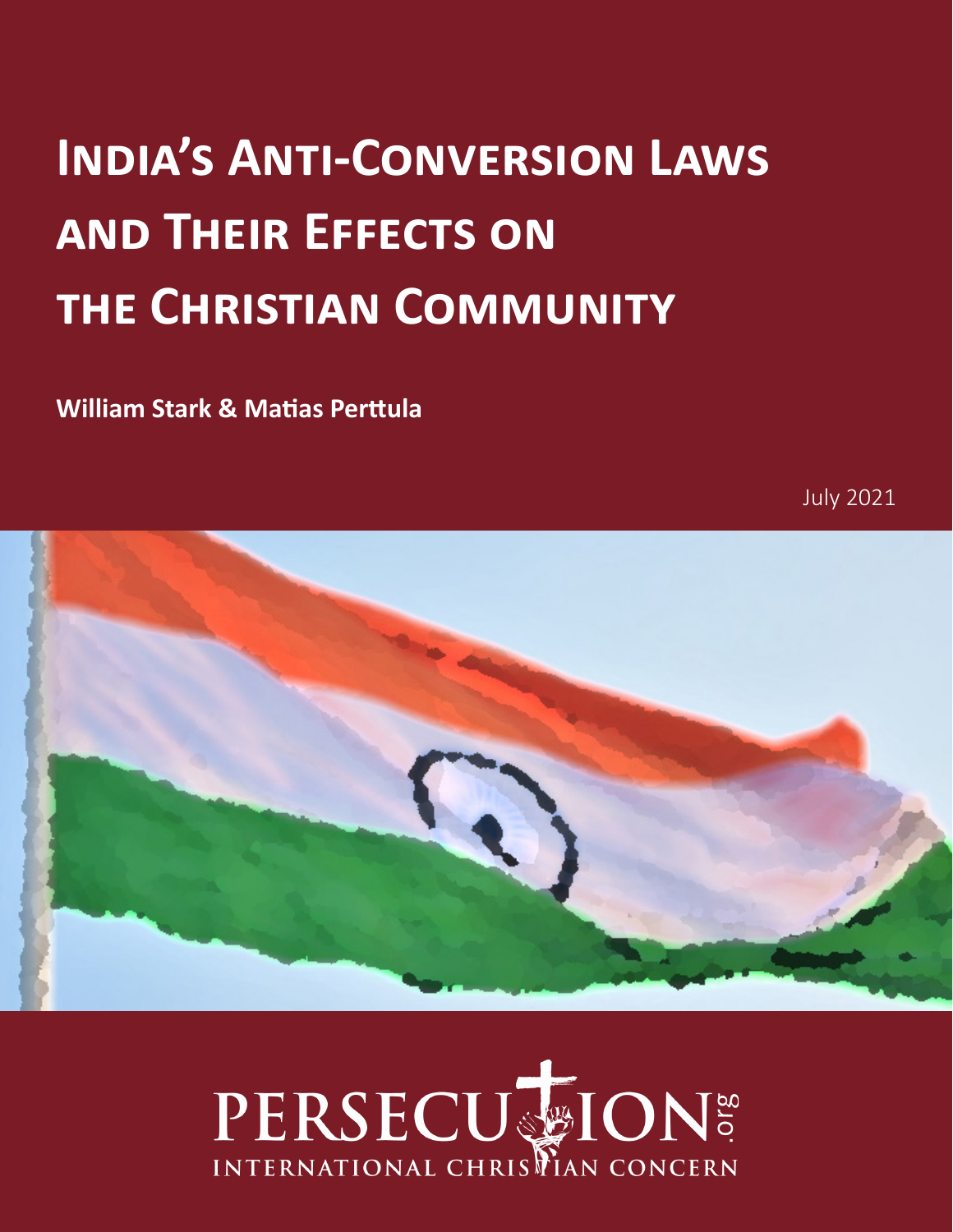# **India's Anti-Conversion Laws and Their Effects on the Christian Community**



International Christian Concern P. O. Box 8056 Silver Spring, MD 20907

Copyright © 2021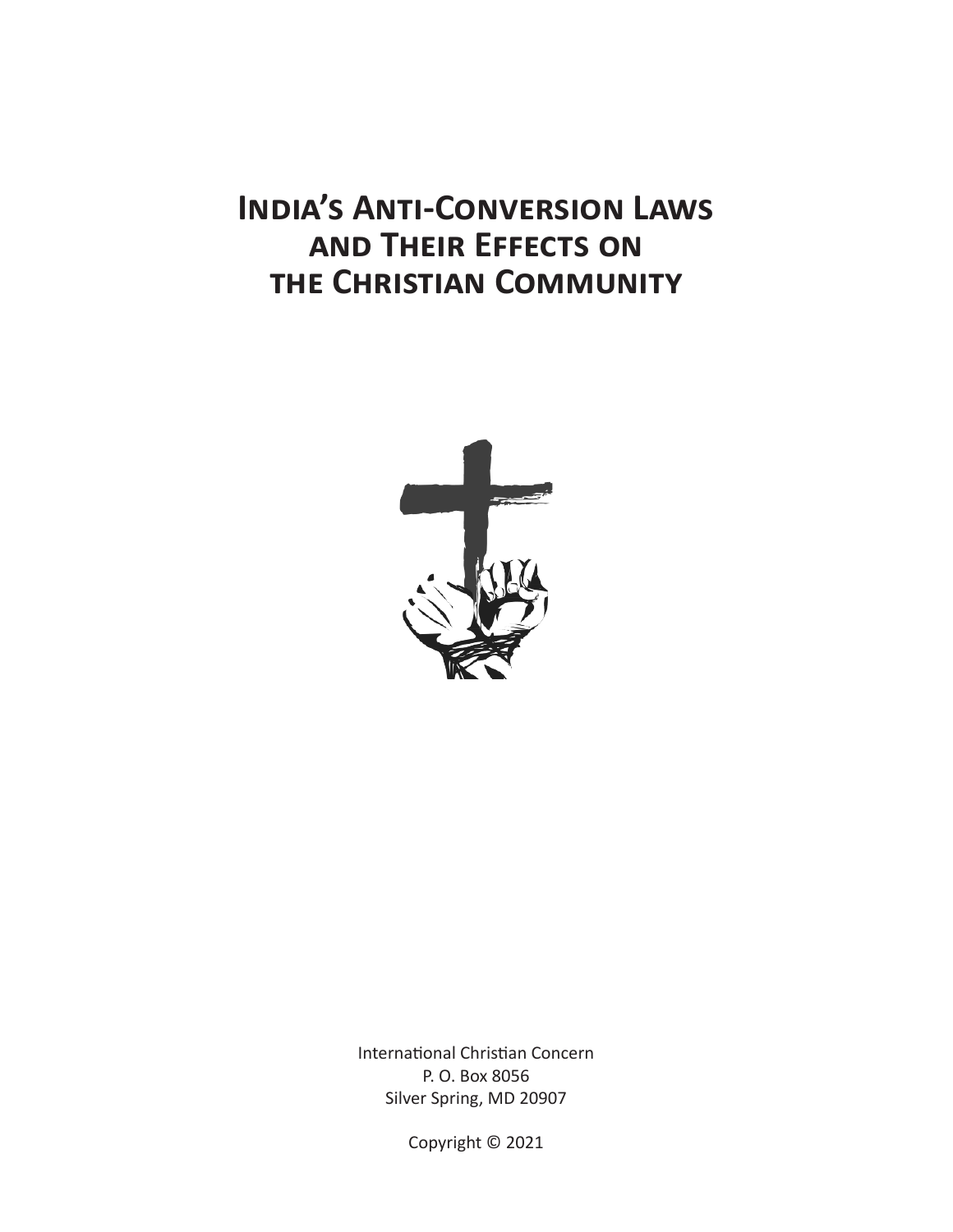# **Index**

| <b>INTRODUCTION</b>                                            |          |
|----------------------------------------------------------------|----------|
| <b>RELIGIOUS FREEDOM IN INDIA</b>                              |          |
| <b>INDIA'S FREEDOM OF RELIGION ACTS</b>                        | 3        |
| <b>MADHYA PRADESH CASE STUDY</b>                               | <u>5</u> |
| <b>CONCLUSION AND POLICY RECOMMENDATIONS</b>                   | 8        |
| <b>APPENDIX A: MADHYA PRADESH PERSECUTION INCIDENT TRACKER</b> | 9        |
| <b>APPENDIX B: MADHYA PRADESH SURVEY</b>                       | 15       |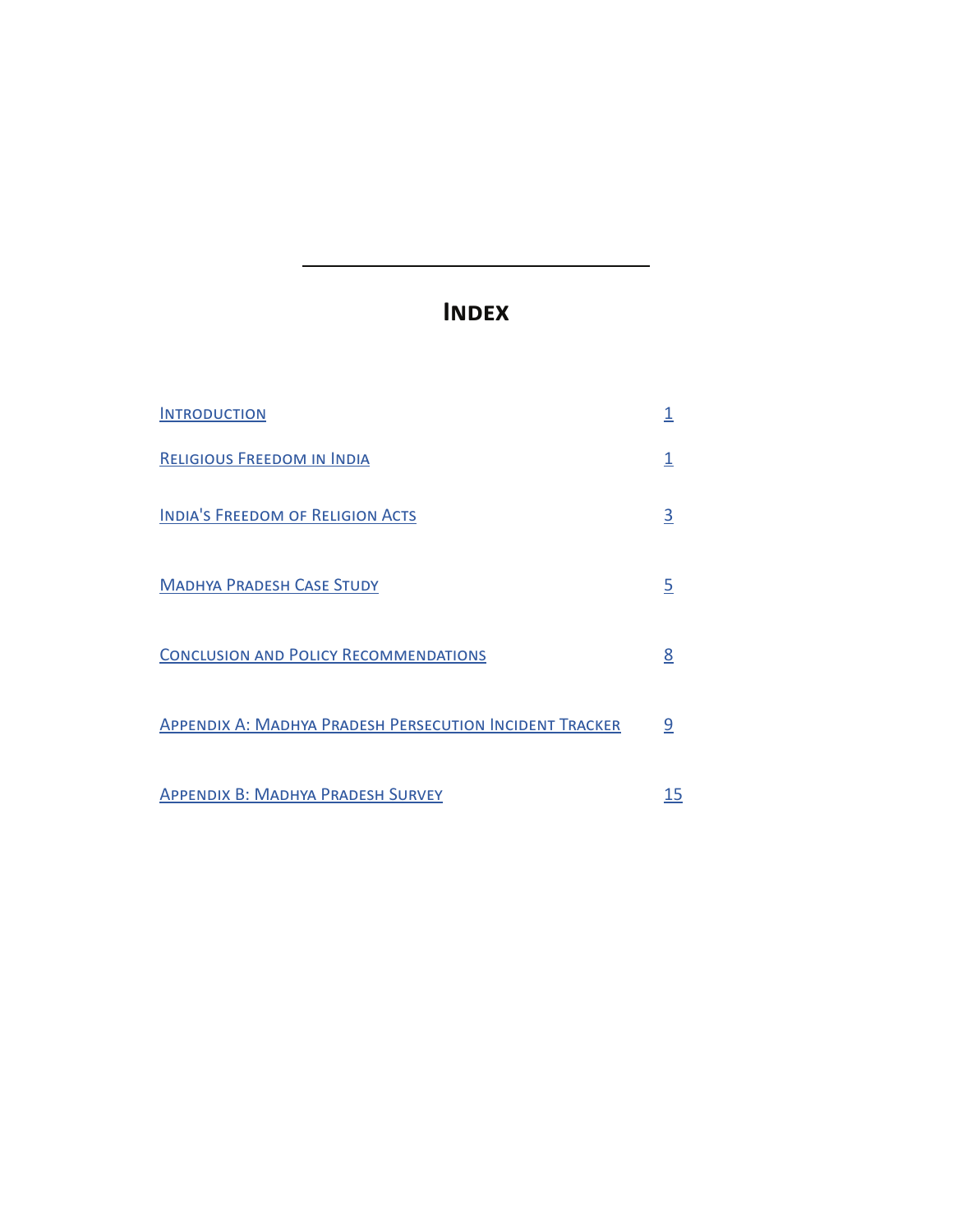#### **Introduction**

Religious freedom is a fundamental right guaranteed to all Indian citizens by the country's constitution and laws. However, the religious freedom rights of India's religious minorities, including Christians, have been in severe decline since the political rise of the Bharatiya Janata Party (BJP) in 2014 and its enactment of the Hindutva ideology.

Since 2014, attacks on religious minorities have dramatically increased and policies have been enacted that curtail religious freedom. In 2020, the religious freedom situation in India deteriorated to such a degree that the United States Commission on International Religious Freedom (USCIRF) recommended India be designated a Country of Particular Concern ("CPC"), a designation reserved for the world's worst violators of religious freedom.

State-based Freedom of Religion Acts, more popularly known as anti-conversion laws, are among the most sinister policies enacted by BJP-led governments that have increased hostility against India's religious minorities. In the nine states that have enacted these laws, all of them led by the BJP, the laws have been used to spread disinformation about minorities and provide legal cover for radical Hindu nationalists and their activities.

On January 9, 2021, Madhya Pradesh became the

latest state to enact an anti-conversion law. The enactment of this law unleashed a new wave of persecution for the state's Christian minority.

International Christian Concern (ICC) studied the effects of the enactment of Madhya Pradesh's anti-conversion law from January to June 2021. During this time, ICC documented the instances of persecution experienced by the state's Christian community and the number of churches closed as a result. ICC also surveyed over 500 Christians regarding the enactment of the new anti-conversion law and its effects on their community.

Taken together, these bodies of evidence show the enactment of the anti-conversion law in Madhya Pradesh had a significantly negative effect on the state's Christian community. The law dramatically increased the number of persecution incidents endured and led to an overall climate of fear for the state's Christians.

Unfortunately, the enactment of other anti-conversion laws have had similar effects on Christian communities in other states. For this reason, the international community, including the United States of America, must be utilized international pressure to repeal these laws and advocate for the recovery of religious freedom in India.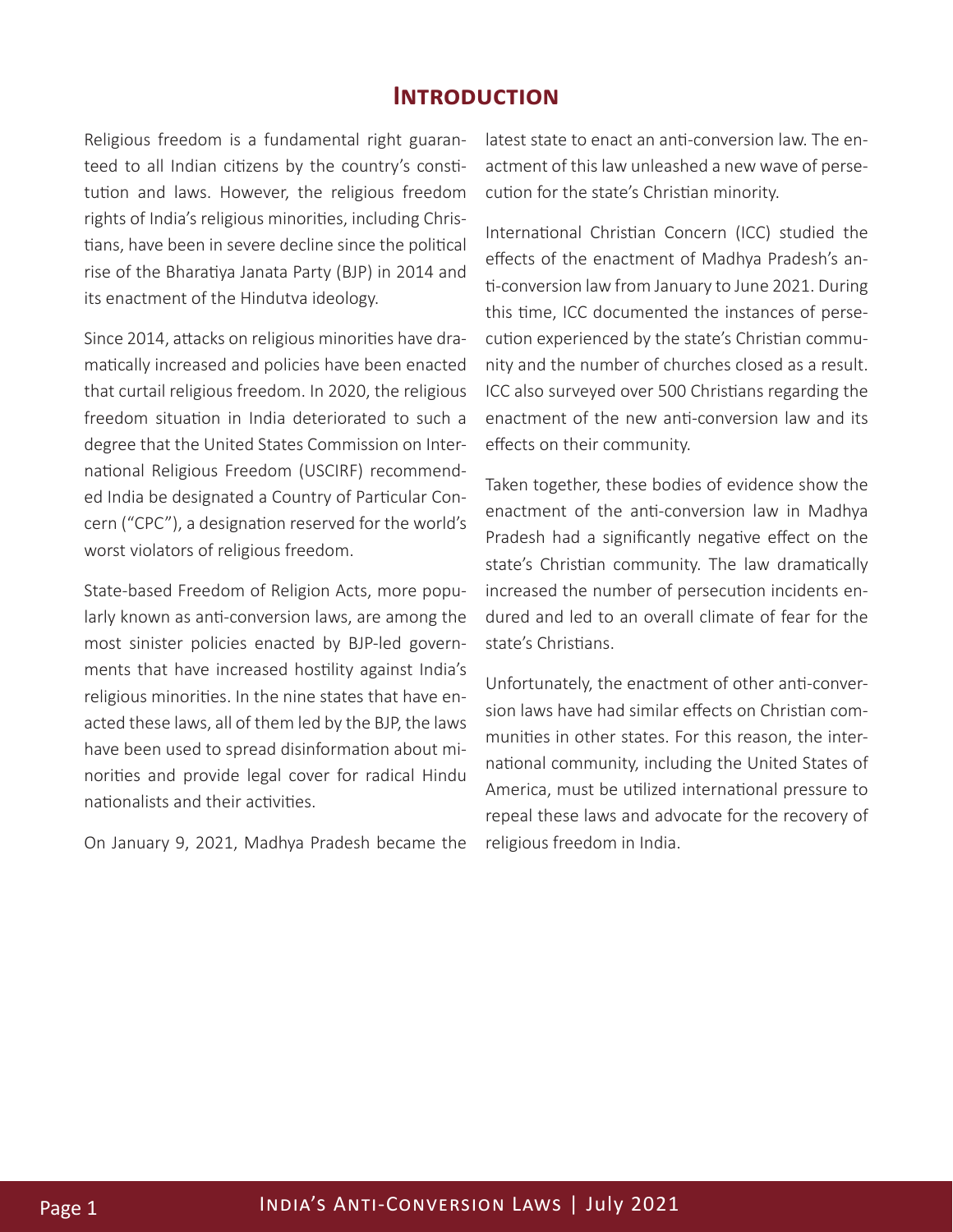#### **Religious Freedom in India**

Religious freedom is a fundamental right guaranteed to all Indians by the country's constitution and laws. According to Article 25 of India's constitution, citizens are free to profess, practice, and propagate the religion of their choice.

This has been the law of the land for the last seven decades.

In recent years, however, religious freedom has come under increasing attack by radical Hindu nationalists and followers of the Hindutva ideology. Laws have been passed and policies enacted that target religious minorities and limit religious freedom. Extremists have been allowed to terrorize minorities with impunity. Above it all, a nationalistic political platform has been used to normalize and justify the growing religious intolerance that has taken hold of India.

Many of these discouraging developments have taken place under, and been implemented by, the current political structure ruled by the Bharatiya Janata Party (BJP) and their leader Prime Minister Narendra Modi. Since taking power in 2014, attacks on religious minorities have increased, hate speech used by BJP politicians has become normal, and religious freedom overall has suffered.

In 2020, the religious freedom situation in India deteriorated to such a degree that the United States Commission on International Religious Freedom (USCIRF) recommended India be designated a Country of Particular Concern ("CPC"), a designation reserved for the world's worst violators of religious freedom. In its 2020 Annual Report, USCIRF said:

"*In 2019, religious freedom conditions in India experienced a drastic turn downward, with religious minorities under increasing assault. Following the Bharatiya Janata Party's (BJP) re-election in May, the national government used its strengthened parliamentary majority to institute national level policies violating religious freedom across India, especially for Muslims. The national government allowed violence against minorities and their* 

*houses of worship to continue with impunity, and also engaged in and tolerated hate speech and incitement to violence.*"

In 2021, USCIRF once again recommended India be designated a CPC as many of the issues highlighted in the 2020 Annual Report continued to escalate.

According to the USCIRF, "*The government, led by the Bharatiya Janata Party (BJP), promoted Hindu nationalist policies resulting in systematic, ongoing, and egregious violations of religious freedom.*"

Many of the policies highlighted by USCIRF focused on the treatment of India's Muslim population. This included the passage of the controversial Citizenship (Amendment) Act (CAA) and the religious violence that followed.

USCIRF reported:

*In February, the worst Hindu-Muslim mob violence in more than three decades erupted in Delhi. More than 50 people died, and 200 others were injured, mostly Muslims. Mobs sympathetic to Hindu nationalism operated with impunity, using brutal force to single out Muslims, attack mosques, and destroy homes and businesses in majority Muslim neighborhoods. The Delhi Minorities Commission investigated and found that the violence and allegations of police brutality and complicity were "seemingly planned and directed to teach a lesson to a certain community which dared protest against a discriminatory law."*

While much of USCIRF's Annual Report focused on the deteriorating religious freedom situation for India's Muslims, a similar situation is faced by the country's Christians. For Christians, the normalization of social hostility against their community is among the most dramatic changes in measuring India's decline of religious freedom.

According to the Evangelical Fellowship of India (EFI), documented attacks on Indian Christians have more than doubled since the BJP's rise to power. In 2014,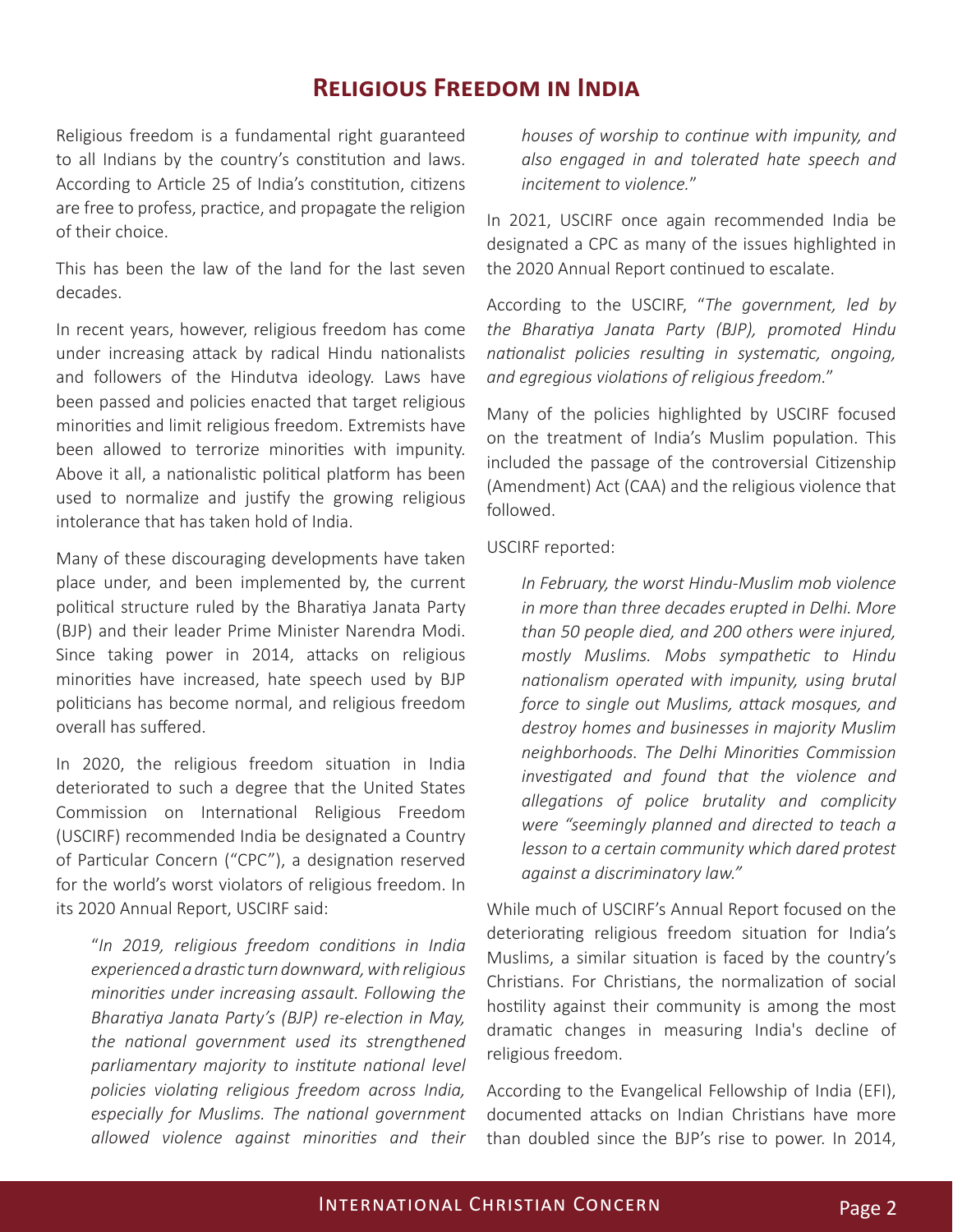EFI recorded 147 violent attacks on Indian Christians. In 2019, after five years of BJP rule, EFI recorded 366 violent attacks.

In 2020, EFI recorded 327 violent attacks on Indian Christians. While this number is a decline when compared to 2019, it is important to remember that COVID-19 lockdowns affected the country for several months and likely suppressed the activities of religious extremists.

EFI's data has been corroborated by others reports. The Alliance Defending Freedom (ADF) reported at least 328 incidents of targeted violence against Christians in 2019. Like EFI, ADF's 2019 data represented an increase in violence when compared with previous years.

However, the incidents reported by EFI and ADF likely only represent a portion of the violence experienced by India's Christian community. Most incidents go unreported due to fear of reprisal and a lack of confidence in India's justice system. In many cases, representatives of India's local law enforcement play important roles, either active or passive, in attacks on Christian individuals and communities.

To illustrate the impunity enjoyed by perpetrators, a report released by ADF documented 247 instances of persecution in just the first eight months of 2019. According to ADF, First Information Reports (FIRs), a report filed by police to initiate an investigation, were only filed in 28 of the 247 cases documented.

The data collect by EFI and ADF shows a clear pattern of the increasing social hostility experienced by Indian Christians. However, what the data does not show is how genuinely terrifying it is to endure these incidents of violence.

"*They came prepared to burn us,*" Pastor Hanok Steven told ICC in an interview. "*I saw someone from the group taking petrol out of the fuel tank of motorbike and heard others shouting for the petrol to be used to burn us.*"

On November 4, 2020, five Christians were brutally attacked by religious extremists in the Meerpet neighborhood of Hyderabad, India. The attack resulted in the Christian victims sustaining multiple serious injuries.

According to Pastor Hanok, a Christian woman named Sadhya invited several church members, including himself, to a prayer meeting. Before the meeting, Sadhya received permission from her Hindu landlord to hold the meeting in her home.

At around noon, only minutes after the Christians gathered at Sadhya's home, 15 extremists broke into the house and attacked the Christians with wooden clubs and sticks. The landlord joined the extremists and helped drag Pastor Hanok out of the house, where he was further assaulted and threatened with being set on fire.

"*I was panicked as all of this was going on,*" Pastor Hanok recalled. "*For 30 minutes, the attack continued, but we eventually managed to run in different directions and reached the police station.*"

As a result of the attack, three Christians were seriously injured, and Pastor Hanok's car was damaged. A Christian man named Janaiah had his eardrum completely shattered, and a Christian woman named Annamma lost six teeth.

Across India, similar reports of hostility against Christians are being reported on a near daily basis. Unchecked inflammatory rhetoric used by BJP leaders and the widespread impunity enjoyed by the perpetrators are among the leading reasons why social hostility against Christians continues to increase across India.

For India's religious minorities, the last seven years of BJP rule has seen their rights curtailed and their communities under increasing attack. This decline has been recognized by the international community, leading to bodies like USCIRF recommending India be designated a CPC.

Under the current leadership of the BJP, India is forfeiting religious freedom in exchange for nationalistic policies used by politicians to maintain and expand power. The consequences of this exchange are being felt most by India's religious minorities. International action must be taken to help India reverse this exchange and, once again, uphold the religious freedom rights its citizens are guaranteed by the constitution.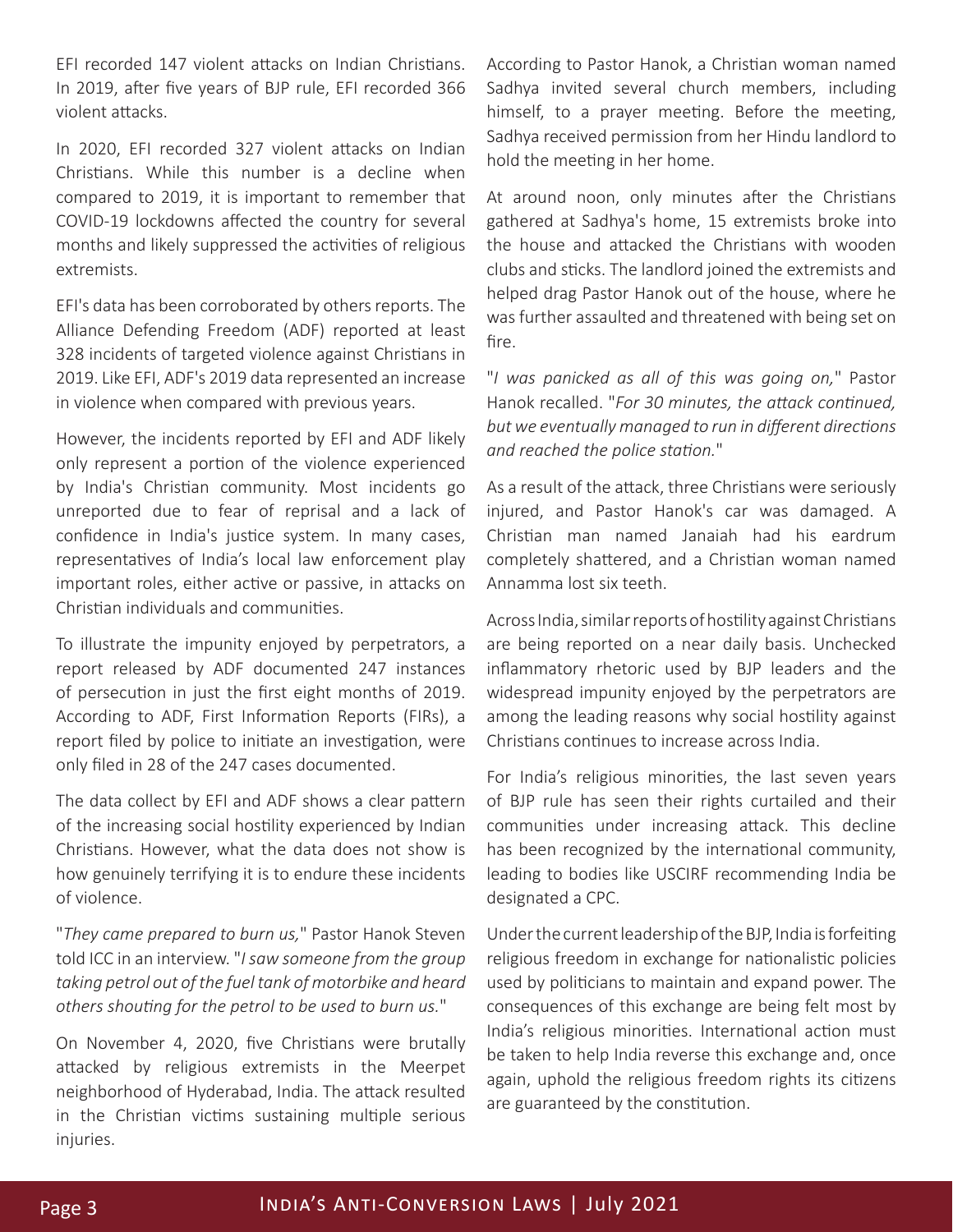#### **India's Freedom of Religion Acts**

A way India's Christians have seen their religious freedom rights curtailed has been the proliferation and abuse of anti-conversion laws. Officially called Freedom of Religion Acts, anti-conversion laws have been enacted in nine of India's 29 states.

According to these laws, religious conversions must be regulated by the state government. Individuals seeking to change their religion must have their conversion approved by the state after an investigation and waiting period. Fraudulent conversions, often labeled forced conversions, are criminalized.

Hindu nationalists frequently use the specter of fraudulent mass conversions to Christianity and Islam to justify the enactment of anti-conversion laws. According to these nationalists, Christians and Muslims are accused of converting poor Hindus to Christianity and Islam in mass by fraudulent means.

In the case of forced conversions to Christianity, nationalists accuse Christians of using aid, money, and other items of value to induce non-Christians into converting to Christianity. In recent years, this narrative has cast suspicion on all charitable work led by Christians in India and has even led to the expulsion of international non-profits such as Compassion International.

Due to growing religious intolerance and the normalization of religiously motivated violence, many radical Hindu nationalists view all religious conversions to non-Hindu faiths as fraudulent. In an increasing number of cases, radical Hindu nationalists equate all non-Hindu religious activity with forced or fraudulent conversions. This assumption of guilt has been the catalyst for many violent attacks on Christians simply exercising their religious freedom rights.

In May 2018, eight Christians, including six men and two women, were arrested at a train station in Madhya Pradesh. They were accused of kidnapping and attempting to forcefully convert the 60 children they accompanied to a summer Bible camp. All the children came from Christian families. Also, their parents gave consent for their children to travel to and attend the camp.

Despite these facts, the eight Christians were charged with attempted forced conversions under Madhya Pradesh's Freedom of Religion Act 1968, the state's anti-conversion law.

For the next two and a half years, the eight Christians had to fight a prolonged legal battle to prove their innocence. On February 18, 2020, the eight Christians were finally acquitted of all charges.

"*It was a life-threatening situation for me and my family during this prolonged trial,*" Lallu Babor, one of the eight Christians, told ICC. "*Apart from the struggles I went through in jail for three months, my wife and two kids had no hope of survival without me around.*"

"*All I know is that we did survive,*" Babor continued. "*The false charges were proven to be false. We thank God for that. The people who beat us and framed these false charges against us knew eventually the charges would be proven false.*"

In many cases, however, radical Hindu nationalists simply use the anti-conversion laws as legal cover to persecute religious minorities.

In 2017, Jharkhand, a state located in India's northeast, enacted an anti-conversion law soon after the state government was taken over by the BJP. Within a year, ICC documented the arrest of at least 63 Christians on false forced conversion charges in Jharkhand.

Unfortunately, false accusations of forced conversions continue to be reported against Christians in Jharkhand. On September 23, 2020, the Christian community of an entire village was arrested by police after radical Hindu nationalists falsely accused them of engaging in forced conversions.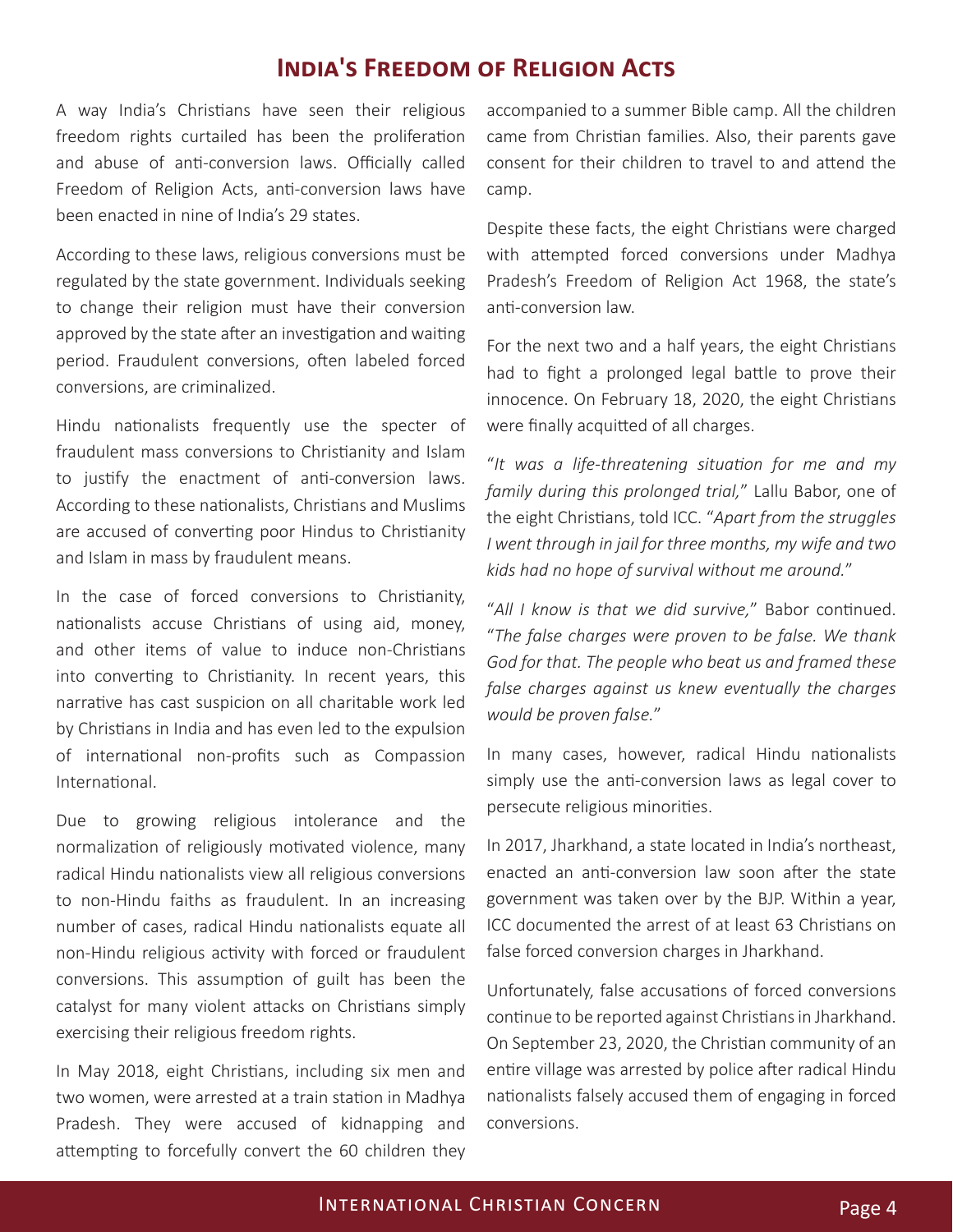"*There is still tension in Gagari village,*" Pastor Majendra Nayak told ICC. "*The anti-conversion law is the easiest weapon that Hindu radicals use against us. It is the most dangerous.*"

"*Even when the Christians gather and pray as a group, it is portrayed as a conversion ceremony by radicals,*" Pastor Nayak said. "*The police immediately accept the mere accusation as evidence and make arrests.*"

The Christians of Gagari village were eventually released after police could not gather adequate evidence to support the charges.

False accusations of forced conversion are used by radical Hindu nationalists to justify physical assaults on Christians. In most cases, local police arrest the Christian victim, who has been clearly assaulted, simply because radicals claim the Christian was involved in religious conversions.

Currently, anti-conversion laws have been enacted in Uttar Pradesh, Odisha, Madhya Pradesh, Arunachal Pradesh, Chhattisgarh, Gujarat, Himachal Pradesh, Jharkhand, and Uttarakhand. BJP-led governments in Haryana, Assam, and Karnataka have all publicly called for anti-conversion laws to be enacted, explicitly citing

the issue of fraudulent mass conversions to Christianity and Islam as a justification.

India's population data, however, does not support the conspiracy of mass conversions to Christianity and Islam used to justify anti-conversion laws. This is especially true regarding Christianity. In 1951, the first census after independence, Christians made up 2.3% of India's population. According to the 2011 census, the most recent census data available, Christians still make up 2.3% of the population.

To date, no individual has ever been convicted of the crime of forced conversion. This is notable as some anti-conversion laws have been in force since the late 1960s.

Despite the lack of convictions and the unsupported narratives used to justify anti-conversion laws, BJPled governments continue to push the proliferation of anti-conversion laws. The expansion of anti-conversion laws, and the false narratives about religious minorities used to justify their enactment, have significantly contributed to the deterioration of religious freedom in India.

### **Madhya Pradesh Case Study**

On January 9, 2021, the BJP-led government of Madhya Pradesh approved an ordinance entitled The Madhya Pradesh Freedom of Religion Ordinance 2020. The ordinance, which was later passed into law by the Madhya Pradesh legislature on March 8, replaced the Madhya Pradesh's Religious Freedom Act of 1968, and is considered by BJP lawmakers the "*most stringent*" anti-conversion law in India.

According to this new law, individuals seeking to change their religion must apply to the district administration 60 days in advance. Religious leaders facilitating religious conversions also must inform the district administration of the conversion 60 days in advance. If the previsions of the ordinance are not followed, individuals could face a sentence of three to five years in jail and a financial penalty of 50,000 rupees.

The law also criminalizes forceful religious conversions with a jail term of one to five years' imprisonment and fine of 25,000 rupees. These punishments are increased to two to ten years' imprisonment and a fine of 50,000 rupees for individuals caught forcefully converting minors, women, or individuals belonging to a Scheduled Caste or Scheduled Tribe.

Like other states, the approval of the new anticonversion laws in Madhya Pradesh unleashed a new wave of persecution for the state's Christians. "*It was like a cyclone hit our state,*" a pastor from Madhya Pradesh, who wished to remain anonymous, told in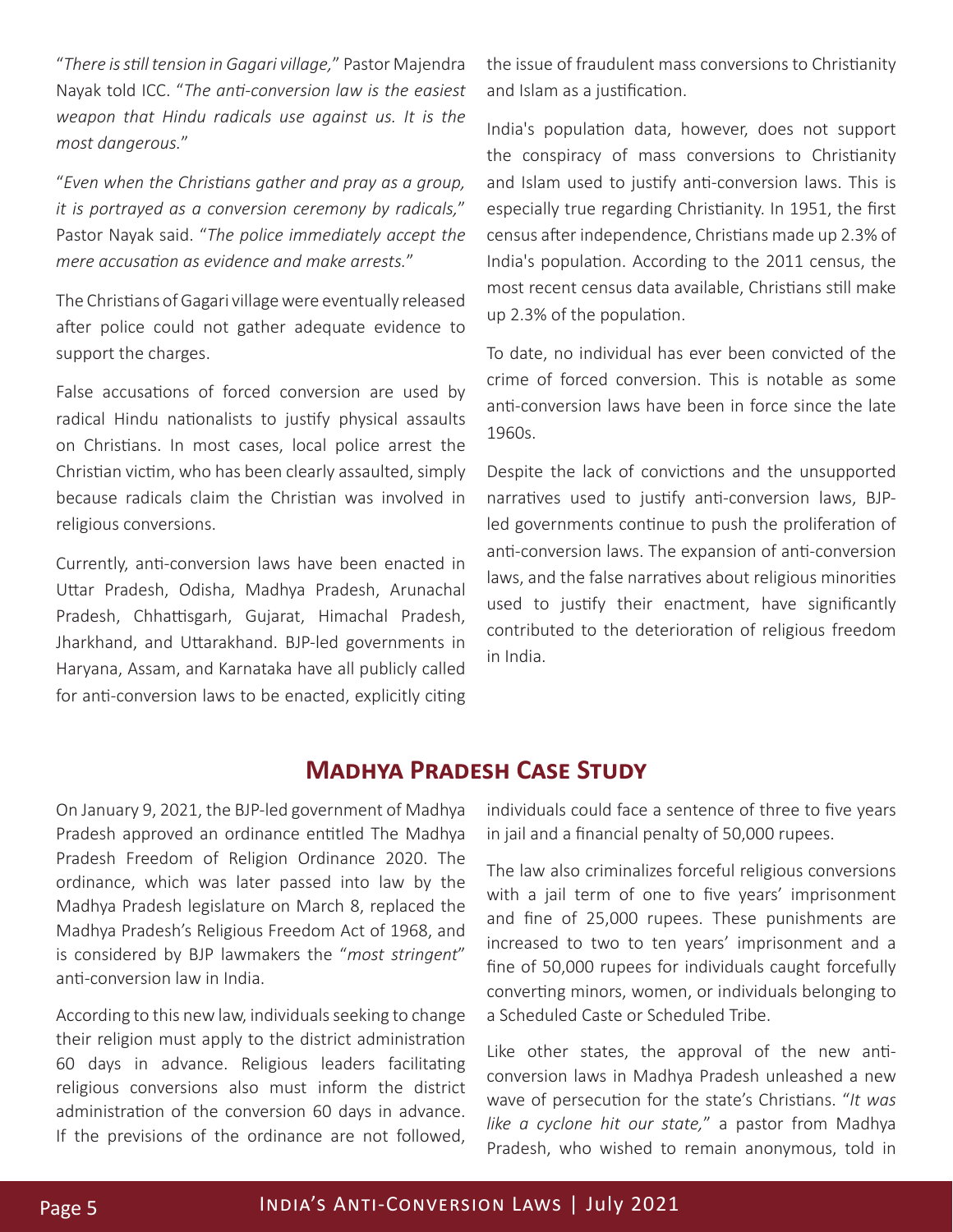#### February 2021.

According to the Hindustan Times, 28 people, most of them Christian, were arrested and charged under the new anti-conversion law in just its first month. Data collected by the Hindustan Times showed that eight cases in total were registered, four cases against nine Muslims, and another four cases against 19 Christians.

Beyond the arrests, radical groups like the Bajrang Dal and Rashtriya Swayamsevak Sang used the law's enactment to launch a campaign of terror. This campaign left many Christians injured, at least 19 arrested, and countless churches shut down.

"*We are experiencing a dangerous situation,*" a pastor from the Ratlam District, who wished to remain anonymous, told ICC in February 2021. "*We are not allowed to have fellowship, worship, or share our faith. We read in the news that this is part of making India a Hindu nation by 2021.*"

"*I have not led any worship service for my congregation for the last four weeks,*" the pastor continued. "*There are 30 other pastors in the area where I serve, and none of them are conducting worship for their congregations as well. We read in the newspapers that pastors are being charged under this new law for conducting worship. These pastors are repeatedly denied bail.*"

"*Pastors from other districts in Madhya Pradesh, whom I know quite well, are also being violently attacked,*" the pastor continued. "*They are being victimized for merely conducting worship services.*"

"*It feels like we have lost our freedom to worship and assemble as Christians,*" the pastor concluded.

At the time of interview this pastor, all but two churches, both built in the British colonial era, were shut down in Ratlam. Among the church shut down were the Believers Church, Glory Church, CFI Church, Gospel Church, and Emmanuel Church.

In response to this wave of violence, ICC began documenting the effects of the new anti-conversion law on Madhya Pradesh's Christian community. This included documenting incidents of persecution and the closure of churches due to the new law and the wave of persecution that followed.

ICC also conducted a survey of more than 500 Christians in Madhya Pradesh. This survey measured the Christian community's concern for their safety, their perception of the anti-conversion law and its effects, as well as their feelings towards the BJP-led government.

When putting these bodies of evidence together, Madhya Pradesh's anti-conversion law has had a negative effect on the religious freedom of the state's Christian community.

Following the enactment of the anti-conversion law on January 9, ICC began tracking the incidents of persecution experienced by Christians in Madhya Pradesh. Documented incidents were grouped into six categories including intimidation, physical assault, false allegations, arrest, church closure, murder, and rape.

From January 1 to June 30, ICC documented a total 48 incidents of persecution experienced by Madhya Pradesh's Christian community effecting more than 4,200 individuals. In addition to these incidents of persecution, ICC also documented the closure of at least 47 churches through direct intimidation or the general fear of the increasing violence.

The incidents documented by ICC show a clear increase in violence when compared to previous years. According to EFI, a total of 25 incidents of persecution were documented in Madhya Pradesh in 2020. Stepping back another year, EFI documented a total of 15 incidents of persecution in Madhya Pradesh in 2019.

While the 48 incidents of persecution documented by ICC are concerning enough, it is likely these 48 incidents represent a suppressed number of incidents. Madhya Pradesh was under strict COVID-19 lockdown orders from March 25 to June 8. It is reasonable to assume that the activities of radical Hindu nationalists perpetrating incidents of persecution were suppressed by these strict lockdowns.

This point is more obvious when breaking down the incidents by month. In January, the month the anticonversion law was enacted, ICC documented 25 incidents of persecution. This initial spree of violence can be directly linked with the enactment of the law and the encouragement felt by radical Hindu nationalists who used it as a legal cover for their activities.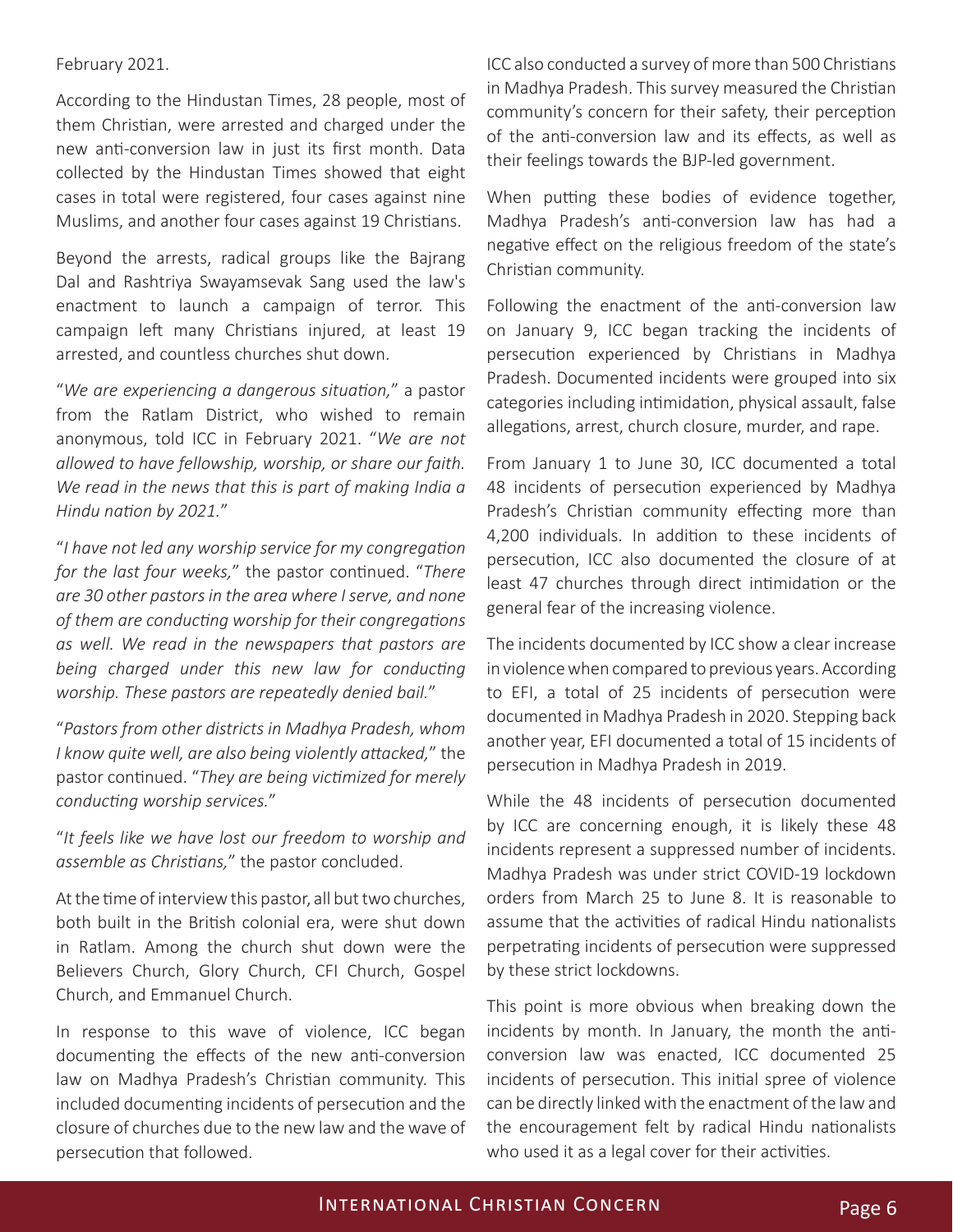After this initial spree of violence, documented incidents in February and March were steady at 7 incidents in February and 9 incidents in March. However, the number of documented incidents fell sharply after the COVID-19 lockdowns were initiated with a total of 7 incidents being documented between April and June.

In addition to documenting the increased violence experienced by the Christian community of Madhya Pradesh, ICC also measured the community's perception of what was happening to them following the enactment of the new anti-conversion law.

ICC surveyed over 500 Christians in Madhya Pradesh in June 2021. Respondents were asked a series of 10 questions regarding their personal safety, the safety of their religious leaders, their perception of the new anti-conversion law and its effects, as well as their thoughts about the BJP's role in the increased violence. In addition to these 10 questions, ICC also asked several demographics questions.

When asked about their concern for their personal safety as Christians, 70.86% of respondents reported they were concerned, 26.85% reported they were not concerned, and 2.29% reported they were neither concerned nor not concerned. Out of all responses, "*Very Concerned*" was the most selected response at 63.24%.

The response to this question shows that an overwhelming majority of Christians in Madhya Pradesh are concerned about their personal safety as Christians. This dramatic result only increased when the survey focused on personal safe while attending a worship service, either at church or at home.

When asked about their concern for their personal safety as Christians while worshiping at church or at home, 78.66% reported they were concerned, 17.88% reported they were not concerned, and 3.46% reported they were neither concerned nor not concerned. Again, "*Very Concerned*" was the most selected response at 65.58%.

The results of these two questions show that Christians in Madhya Pradesh are very concerned for their personal safety as Christians, especially while attending worship services. This make sense when one considered

worship gatherings are a time when Christians are most publicly exposed and many incidents of persecution targeting Christians happen as they gather for worship.

Next, respondents were asked a series of questions regarding their perception of the new anti-conversion law and its effect.

When asked about their perception of the anticonversion law itself, respondents were asked to rate their agreement with the following statement, "*The Madhya Pradesh Freedom of Religion Act protects the religious freedom of Christians.*" In response to this question, 63.17% of respondents disagreed, 25.42% agreed, 3.87% were neutral, and 7.55% responded that they did not know.

The response to this question shows that the majority of Christians feel the recently enacted anti-conversion law does not protect their religious freedom rights as guaranteed by India's constitution. This negative perception of the anti-conversion law is further confirmed when respondents were asked about the law's effect on their safety and the aggression of radical Hindu nationalists.

When asked to rate the safety of Christians in Madhya Pradesh following the enactment of the anti-conversion law, the majority of respondents, 53.78%, reported Christians were unsafe following the enactment of the law. 31.86% reported Christians were safe, 8.86% reported Christians were neither safe nor unsafe, and 5.52% reported they did not know. Out of all the possible responses, the most selected response was "*Very Unsafe*" at 43.65%.

These responses were further supported when respondents were asked to rate the safety of pastors and church leaders following the enactment of the anticonversion law. In response to this question, 56.53% of respondents reported that pastors and church leaders were unsafe, 28.36% reported that pastors and church leaders were safe, 9.59% reported that pastors and church leaders where neither safe nor unsafe, and 5.52% reported they did not know. Again, the most selected response was "*Very Unsafe*" at 45.30%.

Taken together, the responses to these two questions show a majority of Christians in Madhya Pradesh feel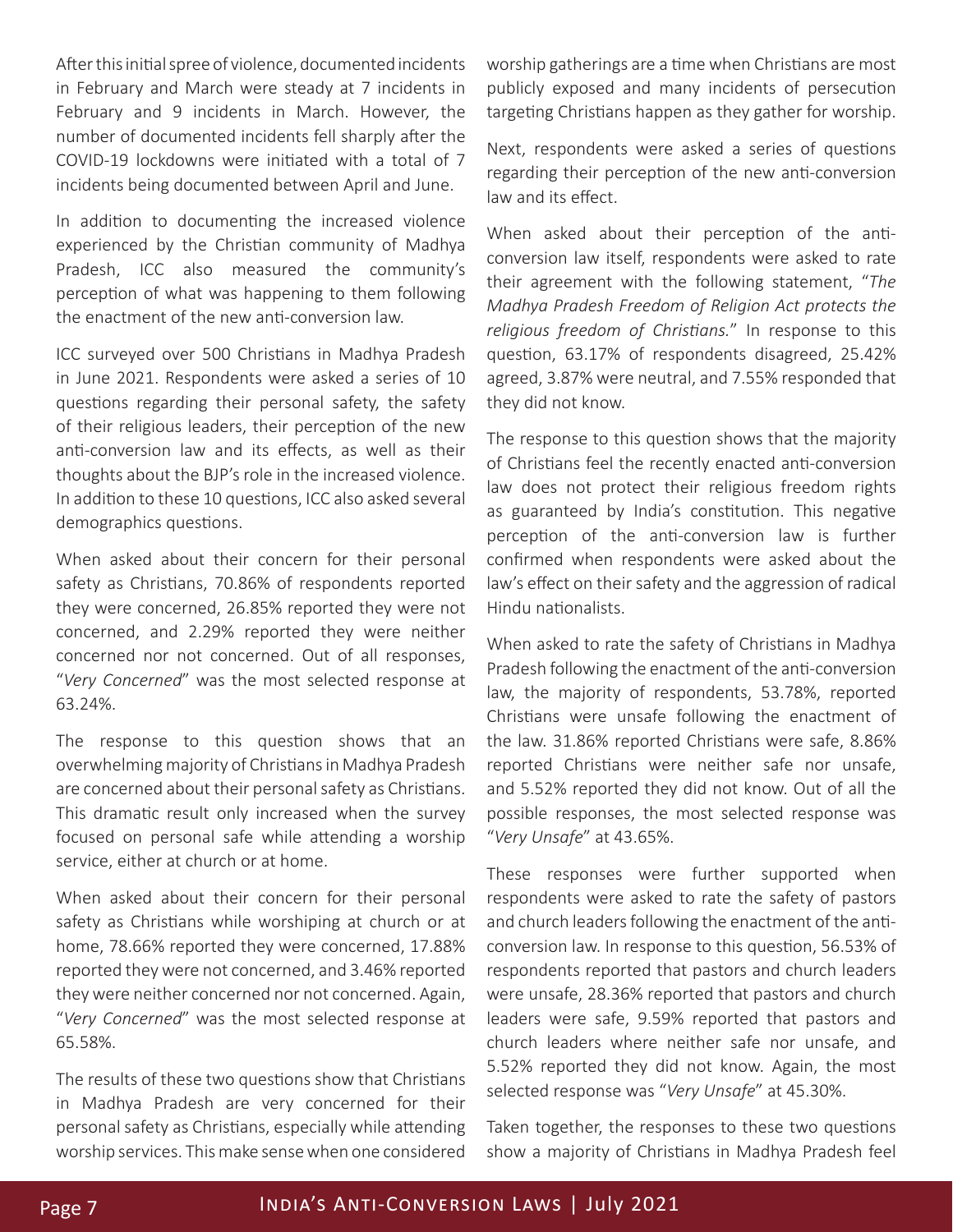the enactment of the new anti-conversion negatively effected the safety of their community.

A likely reason for this perception is the increased aggression Christians in Madhya Pradesh experienced from radical Hindu nationalist following the enactment of the anti-conversion law. In addition to documenting the increase in incidents of persecution, ICC also surveyed Christians in Madhya Pradesh regarding this issue.

When asked to rate their agreement with the following statement "*Since the enactment of the Madhya Pradesh Freedom of Religion Act, radical Hindu nationalists have become more aggressive against Christians*", 69.61% of respondents agreed, 21.36% of respondents disagreed, 2.56% were neutral, and 6.45% said they did not know. This shows that the vast majority of Christians in Madhya Pradesh feel that radical Hindu nationalists became more aggressive following the enactment of the anticonversion laws, likely effecting their perception of the law itself and its effects.

Finally, the survey's respondents were asked about their perception of the current government and its protection of Christians' religious freedom rights.

When asked to rate their agreement with the following statement, "*The current government of India, led by Prime Minister Modi and the BJP, protects the religious freedom rights of Christians and other religious minorities,*" 71.08% disagreed, 18.05% agreed, 3.87% were neutral, and 7% said they did not know. The results of this question clearly show that Christians in Madhya Pradesh do not feel protected by the current government.

The results of this question are partially explained by a survey question that asked respondents to report the number of times they heard or read anti-Christian statements from government leaders. The responses to this question were quite staggering.

Out of all the respondents, 88.03% reported hearing or reading government leaders make at least one anti-Christian statement since the beginning of 2021. Respondents were given the choice of selecting 0, 1-3, 4-6, 7 or More, and I Do Not Know. The most selected result was 7 or More with 52.67%.

What the result of these two questions show is that the anti-Christian statements being made by government leaders are likely contributing to the lack of confidence Christians have in the current government's ability to protect their religious freedom rights. Taken into consideration with the increased violence following the enactment of the anti-conversion law, it is wholly understandable that Christians, in Madhya Pradesh at least, doubt the ability or willingness of the current government to protect their rights.

Taking these two bodies of evidence together, the increase in documented violence against Christians in Madhya Pradesh and the results of the survey, it is easy to see the enactment of the new anti-conversion law negatively affected the Madhya Pradesh's Christian community. Similar effects have been seen in other states following the enactment of an anti-conversion law and are the primary reason why the proliferation of these laws must be curtailed.

#### **Conclusion and Policy Recommendations**

As religious freedom declined across the globe, the Trump administration made unprecedented efforts to prioritize international religious freedom as core US foreign policy priority. Under the leadership of Secretary of State Mike Pompeo and Ambassador Brownback, the Department of State launched a series of initiatives that helped advance religious freedom around the world

and carved out a space for the United States as the key leader in this issue. Still, religious persecution has continued, including in India—a prime example of why the Biden administration must continue to emphasize religious freedom and pressure India even more than the Trump administration did.

NGOs, governments, and other human rights entities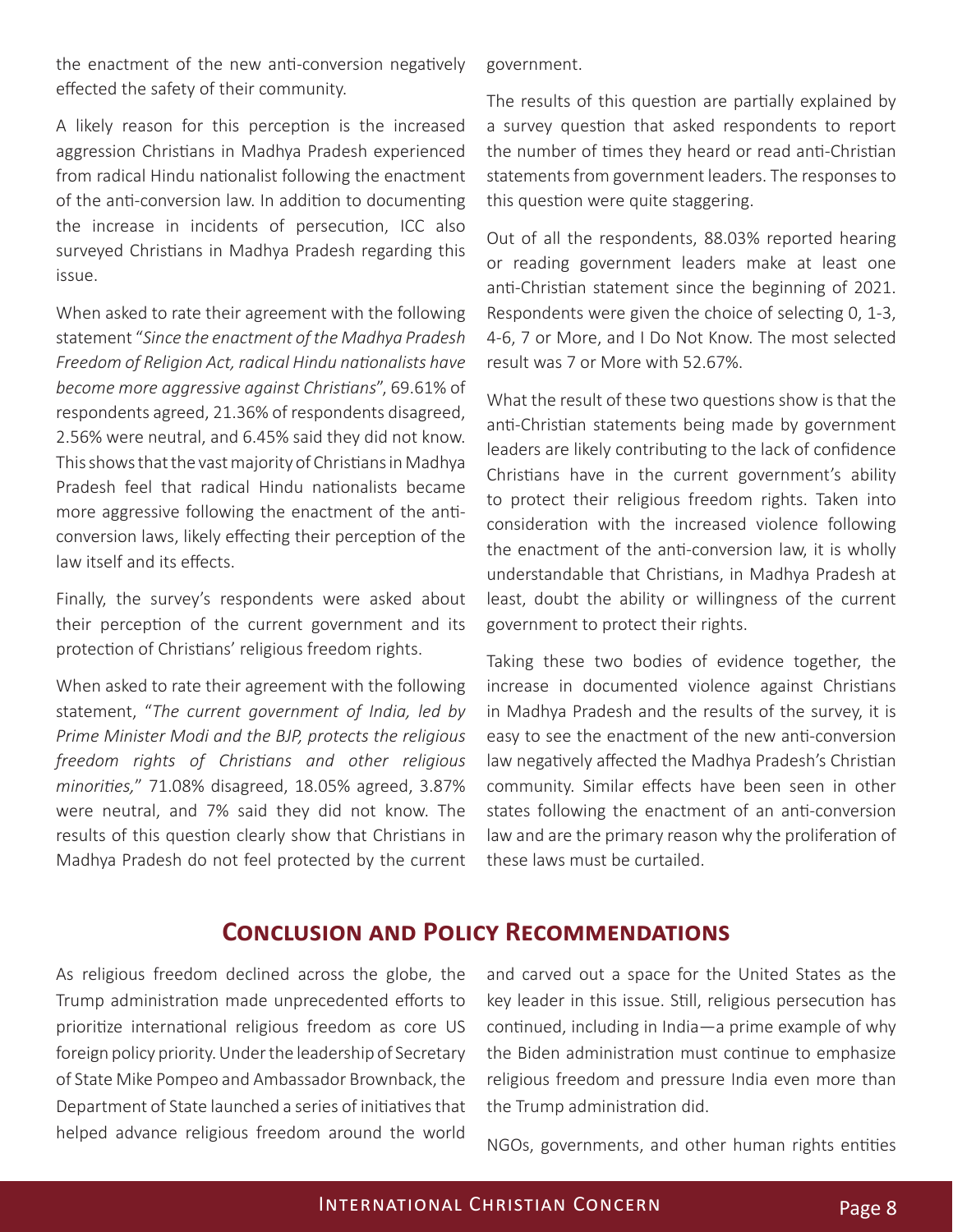have consistently reported on the declining state of religious freedom in India. Specifically, since Prime Minister Modi came to power in 2014, the amount of persecution has increased significantly and a growing number of states across India have adopted anti-conversion laws that empower radical Hindu nationalists adhering to *Hindutva* ideology.

Anti-conversion laws do not secure the freedom of religion for Indians, but rather take away their ability to fully exercise their rights without government hindrance. The legal structures set forth by these laws make state administrators the final decision arbitrators between legitimate and a nonlegitimate conversion, taking this authority from the individual where it rightly belongs. The constitution of India guarantees freedom of religion to all citizens, included the right to propagate one's faith and change religions.

Considering these realities, the US policy approach to India must combine broad policies and targeted, specific actions. ICC makes the following policy recommendations:

First, the Department of State must prioritize religious freedom, minority rights, and the repeal of anticonversion laws in its bilateral conversations with India and should pressure the Modi administration to condemn specific instances of violence against religious minorities. These should be standing agenda items in every bilateral meeting between the two countries. Diplomatic pressure is most effective when it is consistent and ongoing and offers measurable steps and goals for improvement.

Second, the Department of State should adopt the recommendation of USCIRF and designate India as a CPC. In addition, the US should publicly impose measured economic consequences on India for its behavior. Robust messaging from high profile US leadership provides a public pressure point to which Indian leadership will be compelled to respond. Further, calling attention to these issues raises the public profile

of India's decline and will draw further public and political scrutiny to Indian human rights violations.

As part of this effort, the US should implement targeted sanctions and visa bans on persons known to persecuting religious minorities. The Global Magnitsky sanctioning authority and others provide an array of measured economic responses on individuals and move away from broader sanctioning powers that could negatively impact the country as a whole. In addition to individual sanctions, entity level sanctions should be considered as well, including on the Bajrang Dal, the RSS, the VHP, radical members of BJP leadership, and Hindu Munnani.

Third, the US government should monitor Hindu extremism in America, which is peddled through various front organizations that maintain close ties to *Hindutva* organizations across India and advocate for *Hindutva* policies and ideologies.

Fourth, the US should work with the International Religious Freedom Alliance to encourage India towards greater religious freedom. This new multilateral institution should work together to put pressure on India. As a collation with ties in India, the Alliance can encourage appropriate change.

Fifth, the US should pressure India to allow the USCIRF Commissioners to make an official trip to India. For years, Indian leadership has denied USCIRF official access to India to conduct a comprehensive review of religious freedom conditions in India. The Indian agreement to allow USCIRF for an official visit would be a significant step in the right direction.

Finally, the US should create incentives for local, regional, and national governments to punish perpetrators of religiously motivated minority hate crimes. These incentives should include a rewards-based system for actions taken by Indian officials to curb religiously motivated attacks.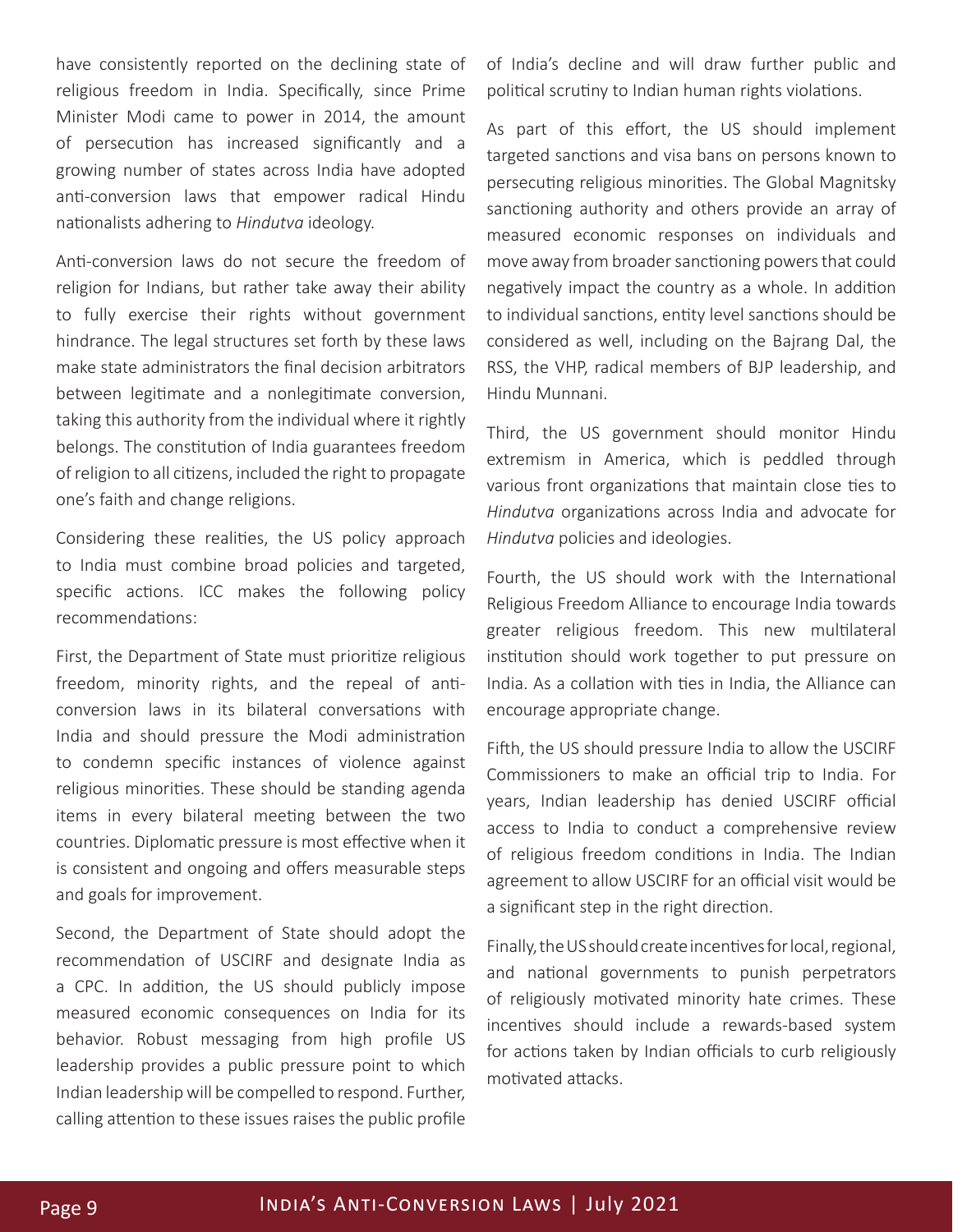# **Appendix A: Madhya Pradesh Persecution Incident Tracker**

| #              | <b>Date</b>                 | Location                              | Category                                                             | <b>Brief Description</b>                                                                                                                                                                                                                                        | <b>Number</b><br><b>Affected</b> |
|----------------|-----------------------------|---------------------------------------|----------------------------------------------------------------------|-----------------------------------------------------------------------------------------------------------------------------------------------------------------------------------------------------------------------------------------------------------------|----------------------------------|
| $\mathbf{1}$   | January<br>1st, 2021        | Manpur, Seoni<br>District             | Intimidation,<br>Church Closure,<br>Physical Assault.                | A mob of 35 people attacked the<br>pastor of Shalom Church, stopping the<br>church service and closing the church<br>indefinitely.                                                                                                                              | 50                               |
| $\overline{2}$ | January<br>2nd,<br>2021     | Muswada,<br>Jhabua District           | Physical Assault,<br>False Allegation,<br>Arrest, Church<br>Closure. | A mob of 40 people from the VHP<br>attacked a Sunday church service, beat<br>Pastor Bahaddur and congregants, and<br>took the pastor to the police station. An<br>FIR was filed and the pastor was later<br>released on bail.                                   | 100                              |
| 3              | January<br>4th,<br>2021     | Kalapani,<br>Ratlam District          | Church Closure,<br>Intimidation,<br>Physical Assault.                | Extremists attacked Christians during<br>worship and forced them to shut down<br>their church.                                                                                                                                                                  | 35                               |
| $\overline{4}$ | January<br>$10th$ ,<br>2021 | Jobat, Alirajpur<br>District          | False Allegation,<br>Church Closure,<br>Intimidation.                | A mob of 30 people confronted a<br>Christian congregation, alleging the<br>forced conversion of tribal people. The<br>mob threatened to beat and imprison<br>the church pastor and his congregation if<br>they continued to preach Jesus in nearby<br>villages. | 50                               |
| 5              | January<br>10th,<br>2021    | Tokrijhilal,<br>Alirajpur<br>District | Intimidation,<br>Church Closure,<br>Physical Assault.                | A mob attacked the pastor of Shalom<br>church, stopping the church service and<br>closing the church indefinitely.                                                                                                                                              | 170                              |
| 6              | January<br>10th,<br>2021    | Kakadkuwa,<br><b>Dhar District</b>    | Church Closure,<br>Intimidation.                                     | A mob of 30 people confronted Pastor<br>Ramesh Masaniya and forced him to<br>end all prayer meetings and ministry<br>activities.                                                                                                                                | 230                              |
| 7              | January<br>10th,<br>2021    | Indra, Jhabua<br>District             | Intimidation,<br>Church Closure.                                     | On the way to a prayer meeting, police<br>stopped a group of Christians and<br>forced them to stop their ministry. Local<br>police were reportedly following the<br>instructions of the local RSS.                                                              | 80                               |
| 8              | January<br>10th,<br>2021    | Puniyawat,<br>Alirajpur<br>District   | Physical Assault,<br>False Allegation,<br>Church Closure.            | A mob of 20 people attacked a pastor<br>and his congregation. Many believers<br>were injured, including one believer who<br>broke his leg. The congregation is no<br>longer allowed to gather for prayer.                                                       | 300                              |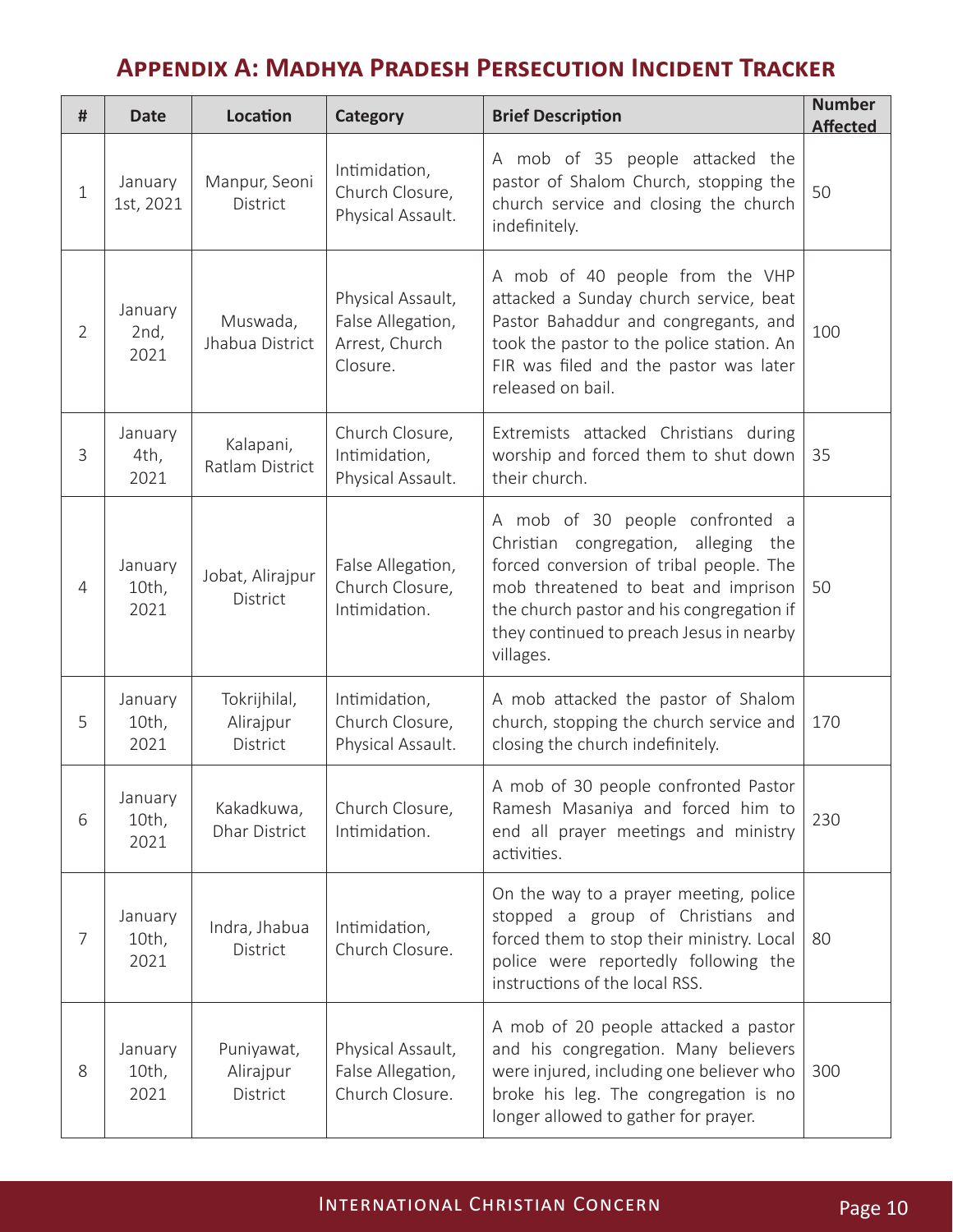| #  | <b>Date</b>              | <b>Location</b>                       | Category                                                                              | <b>Brief Description</b>                                                                                                                                                                                                                                               | <b>Number</b><br><b>Affected</b> |
|----|--------------------------|---------------------------------------|---------------------------------------------------------------------------------------|------------------------------------------------------------------------------------------------------------------------------------------------------------------------------------------------------------------------------------------------------------------------|----------------------------------|
| 9  | January<br>10th,<br>2021 | Alirajpur,<br>Alirajpur<br>District   | Intimidation,<br>Church Closure.                                                      | A mob of 30 people attacked a prayer<br>meeting and threatened Christians,<br>forcing them to close all<br>ministry<br>activities.                                                                                                                                     | 100                              |
| 10 | January<br>10th,<br>2021 | Sanimath, Dhar<br>District            | Physical Assault,<br>False Allegation,<br>Arrest, Church<br>Closure.                  | A mob of 50 people attacked a church<br>during a prayer meeting and beat the<br>pastor and congregants. They took the<br>pastor to police station and he was<br>released on bail after a few days. The<br>church has been closed since.                                |                                  |
| 11 | January<br>10th,<br>2021 | Antrwaliya,<br>Jhabua District        | False Allegation,<br>Church Closure,<br>Intimidation.                                 | After a false allegation of forced<br>conversion, police officials warned a<br>pastor and his congregants to stop all<br>church activities. The church was closed<br>for at least two months.                                                                          | 200                              |
| 12 | January<br>10th,<br>2021 | Badawara,<br>Katni District           | False Allegation,<br>Intimidation,<br>Church Closed                                   | A mob of 30 people stopped a church<br>prayer service and falsely accused<br>Christians of forcibly converting poor<br>people. The church has now been closed<br>for two months.                                                                                       | 40                               |
| 13 | January<br>10th,<br>2021 | Antrwaliya,<br>Jhabua District        | Intimidation,<br>Church Closure.                                                      | Police interrupted a prayer meeting and<br>told Christians that they couldn't hold<br>services without permission.                                                                                                                                                     | 200                              |
| 14 | January<br>12th,<br>2021 | Jobat, Alirajpur<br>District          | False Allegation,<br>Church Closure,<br>Intimidation.                                 | A mob of 30 people interrupted a pastor<br>while he was giving baptisms. The group<br>threatened to report allegations of<br>forced conversion against the pastor and<br>his congregation. The Church was forced<br>to close down.                                     | 50                               |
| 15 | January<br>14th,<br>2021 | Temachigaon,<br>Alirajpur<br>District | False Allegation,<br>Arrest, Church<br>Closure,<br>Physical Assault,<br>Intimidation. | A mob, including leaders from the Yuva<br>Jagarti Association, interrupted a prayer<br>service at a house church and beat the<br>pastor. They then filed an FIR against<br>the pastor and nine other believers. All<br>ministry activities have been stopped<br>since. | 70                               |
| 16 | January<br>16th,<br>2021 | Apuva,<br>Alirajupur<br>District      | Church Closure,<br>Intimidation.                                                      | A mob of 35 people stormed a church<br>and threatened the congregation. All<br>ministry activities have been closed<br>since.                                                                                                                                          | 150                              |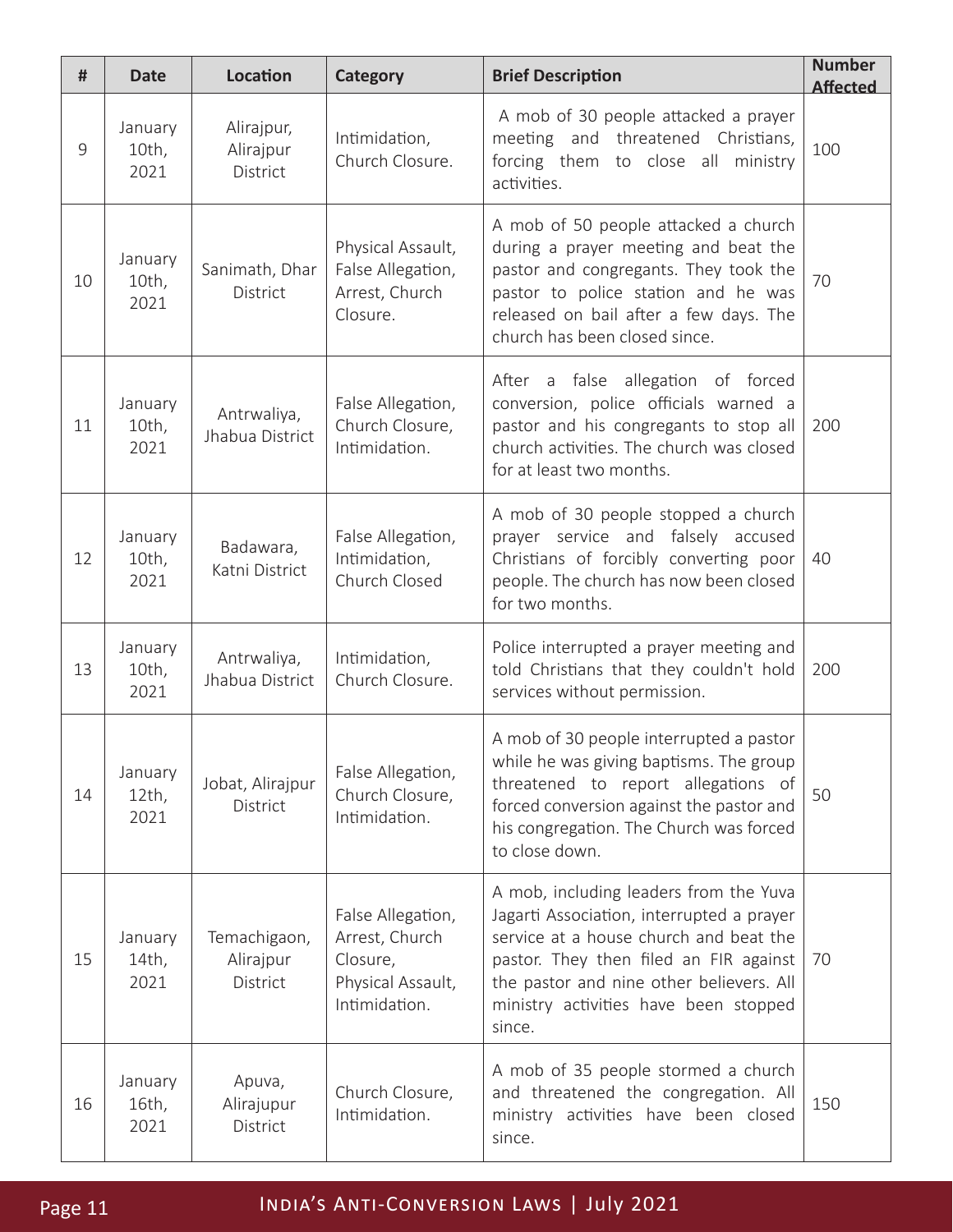| #  | <b>Date</b>              | Location                              | <b>Category</b>                                                      | <b>Brief Description</b>                                                                                                                                                                                                                                                                                                                                     | <b>Number</b><br><b>Affected</b> |
|----|--------------------------|---------------------------------------|----------------------------------------------------------------------|--------------------------------------------------------------------------------------------------------------------------------------------------------------------------------------------------------------------------------------------------------------------------------------------------------------------------------------------------------------|----------------------------------|
| 17 | January<br>17th,<br>2021 | Sanimath,<br>Dahar District           | Physical Assault,<br>False Allegation,<br>Arrest, Church<br>Closure. | A mob of 50 people interrupted a prayer<br>meeting and beat the pastor, then put<br>him in prison. An FIR was filed against<br>the pastor and he was later released on<br>bail. All church services have stopped,<br>and the criminal case is ongoing.                                                                                                       | 70                               |
| 18 | January<br>17th,<br>2021 | Alirajpur,<br>Alirajpur<br>District   | Physical Assault,<br>Intimidation.                                   | A mob of 40 people attacked a prayer<br>meeting at a church, broke musical<br>instruments and chairs, and beat the<br>pastor and congregants. The pastor and<br>many Christians were injured.                                                                                                                                                                |                                  |
| 19 | January<br>17th,<br>2021 | Varsieoni,<br>Balaghat<br>District    | Church Closure,<br>Intimidation.                                     | A mob of 40 RSS members came to<br>a church and threatened the pastor,<br>forcing the church's closure.                                                                                                                                                                                                                                                      | 240                              |
| 20 | January<br>17th,<br>2021 | Goalbadi,<br>Jhabua District          | False Allegation,<br>Church Closure.                                 | In the month of January 2021 police gave<br>warnings along with Local leaders of RSS<br>40 people to the church and pastor,<br>stopped church services and ministry,<br>not able to go anywhere for the ministry,<br>even house prayers are not allowed, all<br>the fanatic groups of people not allowing<br>any ministry activities, all are stopped<br>now | 50                               |
| 21 | January<br>17th,<br>2021 | Kodiyaapada,<br>Alirajpur<br>District | Church Closure,<br>Intimidation.                                     | A mob of 30 people attacked a church<br>threatened its members, forcing the<br>church's closure.                                                                                                                                                                                                                                                             | 25                               |
| 22 | January<br>18th,<br>2021 | Talabodi,<br>Ratlam District          | Intimidation,<br>Church Closure.                                     | A mob of Hindus attacked a church and<br>forced its closure.                                                                                                                                                                                                                                                                                                 | 50                               |
| 23 | January<br>18th,<br>2021 | Mahu, Indore<br>District              | Church Closure,<br>Intimidation.                                     | A mob of 35 people stormed shalom<br>church and attacked the pastor, forcing<br>the church to close indefinitely.                                                                                                                                                                                                                                            | 105                              |
| 24 | January<br>24th,<br>2021 | Morjar, Ratlam<br>District            | Intimidation,<br>Church Closure.                                     | Religious<br>nationalists forced Pastor<br>Panalal to close down his church. Hindu<br>radicals threatened the pastor that<br>his children would be denied school<br>admission if he did not denounce the<br>Christian faith.                                                                                                                                 | 25                               |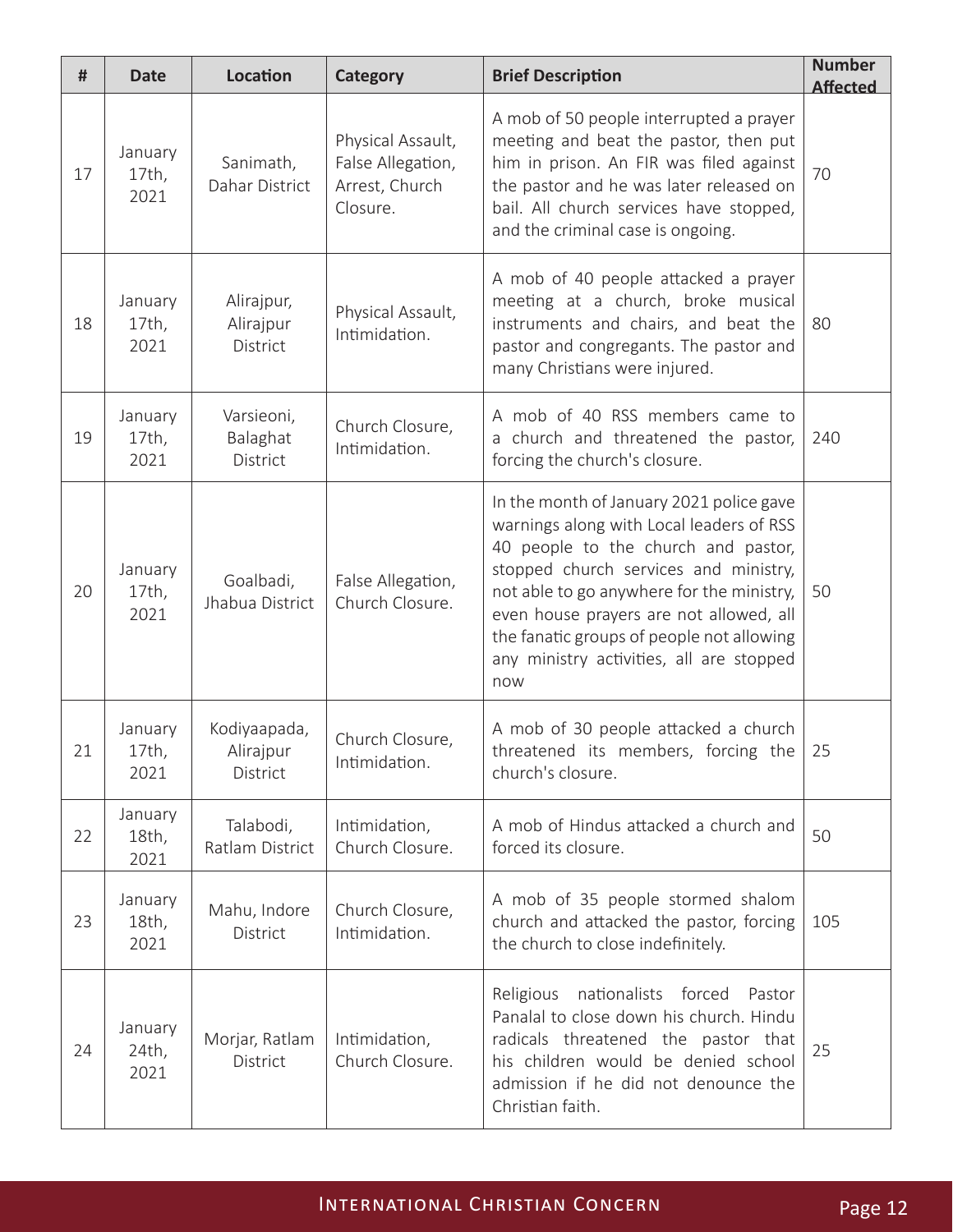| #  | <b>Date</b>              | Location                               | Category                                                             | <b>Brief Description</b>                                                                                                                                                                                                                                                          | <b>Number</b><br><b>Affected</b> |
|----|--------------------------|----------------------------------------|----------------------------------------------------------------------|-----------------------------------------------------------------------------------------------------------------------------------------------------------------------------------------------------------------------------------------------------------------------------------|----------------------------------|
| 25 | January<br>27th,<br>2021 | Bagholi,<br>Balaghat<br>District       | False Allegation,<br>Arrest, Church<br>Closure.                      | Chhattarsingh Katre, a Christian, was<br>holding a prayer meeting when a mob<br>of 50 people took the pastor to a police<br>station and filed an FIR against three<br>people, alleging forced conversion. Bail<br>is currently pending in high court.                             | 300                              |
| 26 | February<br>4th,<br>2021 | Naiti, Jhabua<br>District              | False Allegation,<br>Church Closure.                                 | A group of 30 RSS members, joined by<br>police, went to a church and threatened<br>the pastor and his congregants with<br>allegations of forced conversion. The<br>church has been closed down sense.                                                                             | 35                               |
| 27 | February<br>7th,<br>2021 | Alirajupur,<br>Alirajupur<br>District  | Church Closure,<br>Intimidation.                                     | A mob of 30 people attacked a pastor and<br>his church and threatened them, forcing<br>them to stop all ministry activities.                                                                                                                                                      | 200                              |
| 28 | February<br>7th,<br>2021 | Jambukhera,<br>Alirajpur<br>District   | Physical Assault,<br>False Allegation,<br>Arrest, Church<br>Closure. | A large mob, including leaders of the<br>Association,<br>Yuwajanjati<br>attacked<br>a<br>Sunday worship service, beat the pastor,<br>broke musical instruments, and damaged<br>property, and took the pastor to the<br>police station where an FIR was filed.                     | 120                              |
| 29 | February<br>7th,<br>2021 | Bhandakhapar,<br>Alirajpur<br>District | Physical Assault,<br>False Allegation,<br>Arrest, Church<br>Closure. | A mob of 40 people, including leaders of<br>the Yuwa Janjati Association, attacked a<br>Sunday worship service, beat the pastor,<br>broke musical instruments, and damaged<br>the church roof. They then took the<br>pastor to the police station where he was<br>held overnight. | 140                              |
| 30 | February<br>7th,<br>2021 | Tutimoundi,<br>Ratlam District         | Church Closure                                                       | Hindu radicals opposed having a Church<br>in the village and forced its closure.                                                                                                                                                                                                  | 28                               |
| 31 | February<br>8th,<br>2021 | Mudhpur,<br>Ratlam District            | Church Closure,<br>Intimidation.                                     | Hindu radicals arrived at a<br>prayer<br>meeting held by Christians, and forced<br>the Pastor to halt all Church services due<br>to not having permission.                                                                                                                        | 40                               |
| 32 | February<br>8th,<br>2021 | Vorampura,<br><b>Gwaliar District</b>  | Church Closure,<br>Physical Assault,<br>Intimidation.                | Hindu radicals broke into a house Church<br>and beat congregants, threatening them<br>to shut down the Church in the village.                                                                                                                                                     | 20                               |
| 33 | March<br>8th,<br>2021    | Richkotra,<br>Ratlam District          | Church Closure                                                       | The new Freedom of Religion Act passed<br>by legislature motivated the closure of a<br>church, due to the fear of the 10-year jail<br>penalty and 50,000 rupees.                                                                                                                  | 90                               |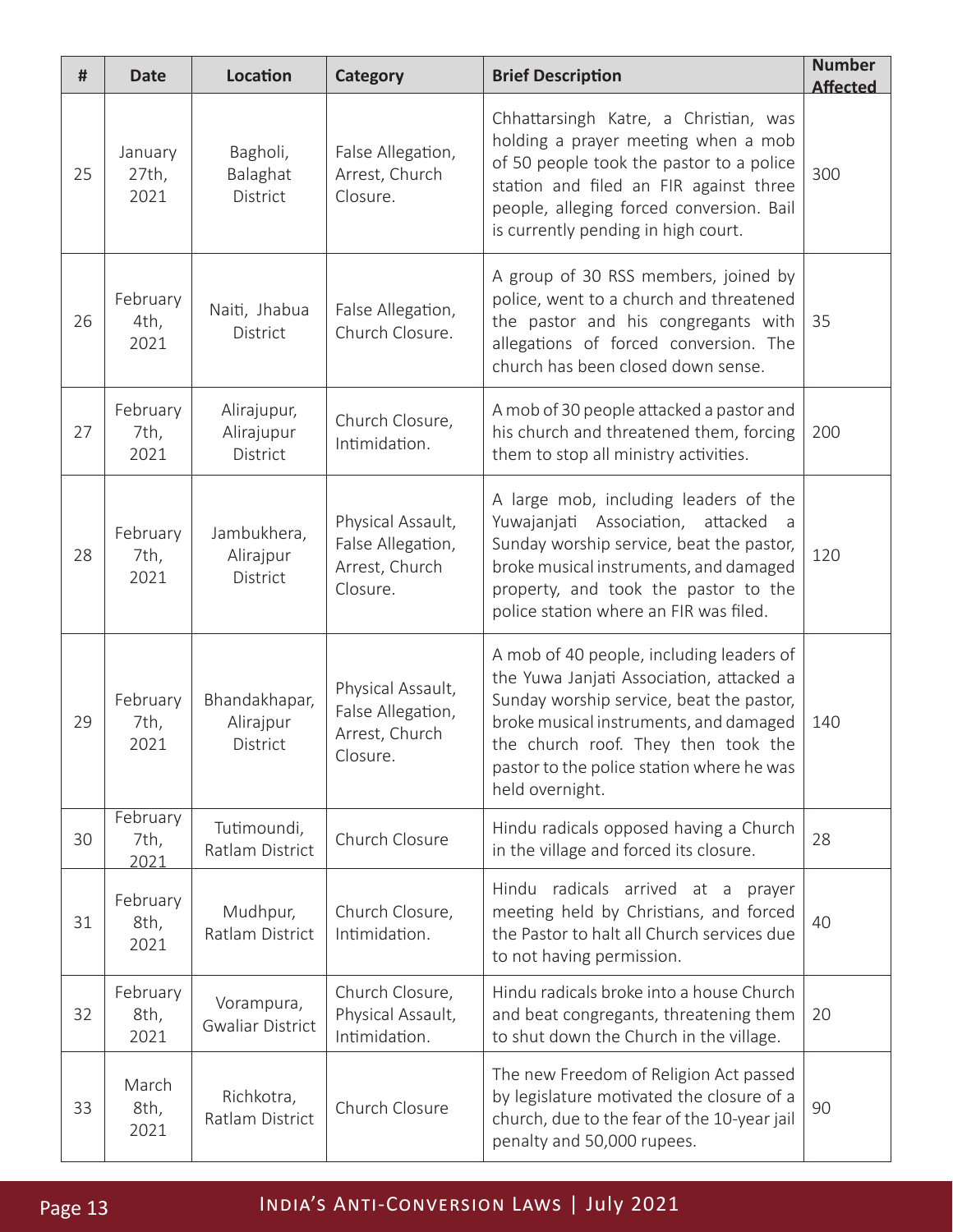| #  | <b>Date</b>               | Location                          | Category                                                             | <b>Brief Description</b>                                                                                                                                                                                                               | <b>Number</b><br><b>Affected</b> |
|----|---------------------------|-----------------------------------|----------------------------------------------------------------------|----------------------------------------------------------------------------------------------------------------------------------------------------------------------------------------------------------------------------------------|----------------------------------|
| 34 | March<br>8th,<br>2021     | Dokriya Panda,<br>Ratlam District | Church Closure                                                       | The new Freedom of Religion Act passed<br>by legislature motivated the closure of a<br>church, due to the fear of the 10-year jail<br>penalty and 50,000 rupees.                                                                       | 20                               |
| 35 | March<br>8th,<br>2021     | Bast, Ratlam<br>District          | Intimidation,<br>Church Closure.                                     | pastor was threatened to stop<br>A<br>ministering, or face severe consequences.                                                                                                                                                        | 14                               |
| 36 | March<br>8th,<br>2021     | Udar, Ratlam<br>District          | Intimidation,<br>Church Closure.                                     | pastor was threatened<br>Α<br>to stop<br>ministering, or face severe consequences.                                                                                                                                                     | 10                               |
| 37 | March<br>8th,<br>2021     | Morar, Gwaliar<br>District        | False Allegation,<br>Church Closure,<br>Intimidation.                | After the<br>enactment of the anti-<br>law, local RSS<br>leaders<br>conversion<br>threatened Pastor Kamlesh and forced<br>him to close down his church.                                                                                | 70                               |
| 38 | March<br>$12th$ ,<br>2021 | Haldatada,<br>Ratlam District     | Church Closure,<br>Intimidation.                                     | A mob of Bajrangdal activists stormed<br>a worship service and demanded the<br>closure of the church.                                                                                                                                  | 30                               |
| 39 | March<br>14th,<br>2021    | Unmeriya,<br>Jhabua District      | Intimidation,<br>Church Closure.                                     | A mob of 30 people interrupted a Sunday<br>service, claiming that the church land<br>belonged to the government. The church<br>is now closed.                                                                                          | 200                              |
| 40 | March<br>20th,<br>2021    | Kadwali, Ratlam<br>District       | Intimidation,<br>Church Closure.                                     | A mob of Bajrangdal activists stormed<br>the private home of a pastor and told<br>him that he needed permission to hold<br>prayer meetings, and demanded that he<br>end Church worship services.                                       | 30                               |
| 41 | March<br>28th,<br>2021    | Karudubadi,<br>Jhabua District    | Physical assault                                                     | A mob of religious nationalists stormed<br>Shankar Damor's house and physically<br>beat his wife and son for refusing to deny<br>their Christian faith.                                                                                | $\overline{3}$                   |
| 42 | April 4th,<br>2021        | Bhopal, Bhopal<br><b>District</b> | Arrest, Church<br>Closure, False<br>Allegation.                      | Rajendra Dwivedi was arrested at his<br>home with no prior notice. He was<br>charged under 295 A, for deliberately<br>hurting the sentiments of people with<br>different faiths. His Church was then<br>closed down.                   | 100                              |
| 43 | April 6th,<br>2021        | Betma, Dhar<br><b>District</b>    | Physical Assault,<br>False Allegation,<br>Arrest, Church<br>Closure. | Pastor Mana Damor and his wife were<br>jailed under the new anti-conversion<br>Madhya<br>Pradesh.<br>law<br>in<br>Religious<br>nationalists accused them of religious<br>conversions, and attacked the pastor and<br>his congregation. | 3                                |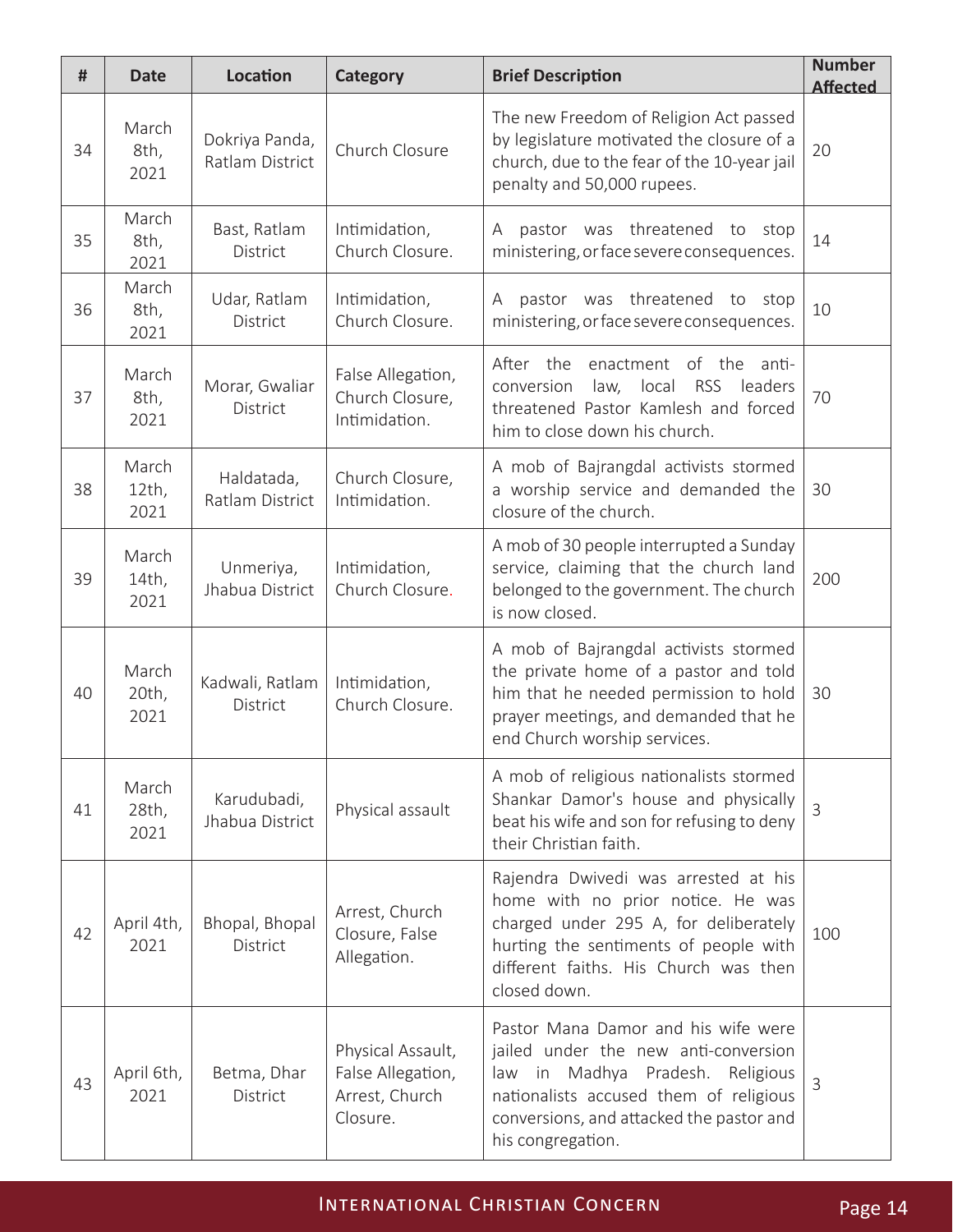| #  | <b>Date</b>           | <b>Location</b>                     | Category                                      | <b>Brief Description</b>                                                                                                                                                                                                                                                                                                                                                                           | <b>Number</b><br><b>Affected</b> |
|----|-----------------------|-------------------------------------|-----------------------------------------------|----------------------------------------------------------------------------------------------------------------------------------------------------------------------------------------------------------------------------------------------------------------------------------------------------------------------------------------------------------------------------------------------------|----------------------------------|
| 44 | May 9th,<br>2021      | Jhabua, Jhabua<br>District          | Intimidation,<br>Physical Assault.            | Three people trespassed onto a Pastor's<br>property, damaged his fence and threw<br>stones at his house. They threatened the<br>pastor and his family, giving them the<br>ultimatum to either leave the village or<br>denounce their Christian faith.                                                                                                                                              | 5                                |
| 45 | May<br>30th,<br>2021  | Bajna, Ratlam<br><b>District</b>    | False Allegation                              | A Christian doctor was suspended<br>from working with COVID-19 patients<br>due to allegations of attempted forced<br>conversion. Dr. Sandhya Tiwari, who was<br>hired as part of the Madhya Pradesh<br>State's "Kill Corona" Program, is now<br>facing criminal charges after offering<br>prayers of healing to her patients affected<br>by the virus.                                             | 1                                |
| 46 | May<br>31st,<br>2021  | Ratlam, Ratlam<br><b>District</b>   | False Allegation,<br>Intimidation,<br>Arrest. | Ramesh Damor (name changed), a<br>22-year-old Christian, was taken to<br>the police station along with his father<br>and two brothers, on a false forced<br>conversion complaint filed by radical<br>Hindu nationalists of alleged conversion<br>activities.                                                                                                                                       | 3                                |
| 47 | June<br>2nd,<br>2021  | Gwalior,<br><b>Gwalior District</b> | False Allegation,<br>Intimidation.            | A family dispute over funeral rites<br>escaladed to a<br>forced conversion<br>accusation.                                                                                                                                                                                                                                                                                                          | 1                                |
| 48 | June<br>26th,<br>2021 | Umariya,<br>Jhabua District         | False Allegation,<br>Physical Assault.        | Members of the RSS forcibly burned the<br>dead body of Christian woman. While<br>the woman's son, Pastor Hatesing,<br>prepared for her funeral, he was attacked<br>by a mob and denied the opportunity<br>to pray for his mother and conduct her<br>last rights. The RSS did this because they<br>believed that she was forced to convert<br>and therefore shouldn't be buried and<br>prayed over. | 5                                |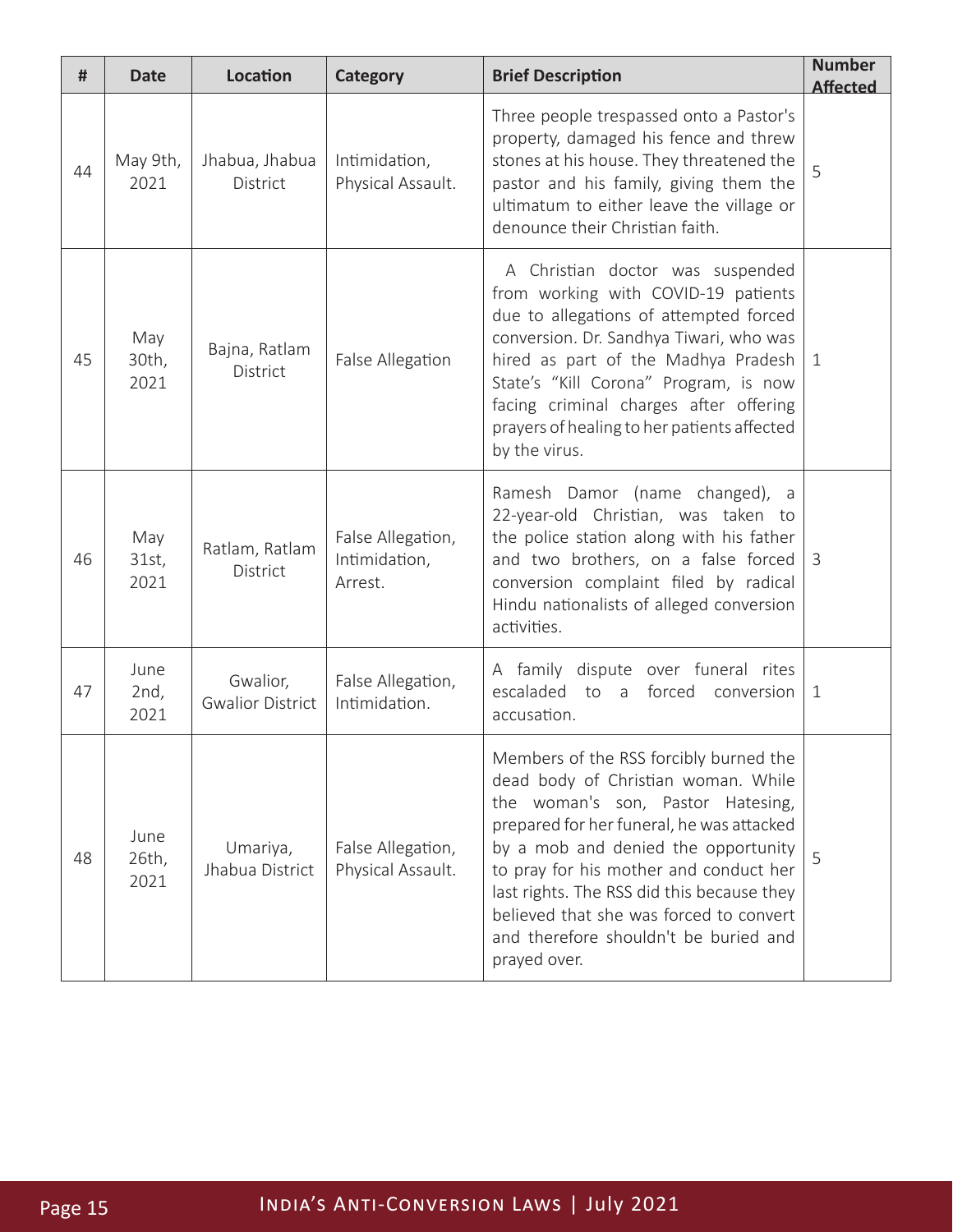# **Appendix B: Madhya Pradesh Survey**

#### **English Survey**

- 1. On a scale of  $1 5$ , with 1 being not concerned at all and 5 being very concerned, rate how concerned are you for your personal safety as a Christian in India?
	- a. 1 Not Concerned at All
	- b. 2 Not Concerned
	- c. 3 Neither Concerned or Not Concerned
	- d. 4 Concerned
	- e. 5 Very Concerned
	- f. Do Not Know
- 2. On a scale of  $1 5$ , with 1 being very concerned and 5 being not concerned at all, rate how concerned are you for your personal safety when gathering for worship at church or home?
	- a. 1 Very Concerned
	- b.  $2$  Concerned
	- c. 3 Neither Concerned or Not Concerned
	- d. 4 Not Concerned
	- e. 5 Not Concerned at All
	- f. Do Not Know
- 3. Since the beginning of this year (2021), how many times have you heard or read anti-Christian statements from government leaders in India?
	- a. 0
	- b. 1-3
	- c. 4-6
	- d. 7 or More
	- e. Do Not Know
- 4. Since the beginning of this year (2021), have you feared that your ration card or government reservations would be taken away from you because of your Christian faith?
	- a. Yes
	- b. No
- 5. On a scale of 1-5, with 1 being very safe and 5 being very unsafe, rate the safety of Christians in Madhya Pradesh since the enactment of the Madhya Pradesh Freedom of Religion Act.
	- a.  $1 -$  Very Safe
	- b. 2 Somewhat Safe
	- c. 3 Neither Safe or Unsafe
	- d. 4 Somewhat Unsafe
	- e. 5 Very Unsafe
	- f. Do Not Know
- 6. On a scale of 1-5, with 1 very unsafe and 5 being very safe, rate the safety of pastors and church leaders in Madhya Pradesh since the enactment of the Madhya Pradesh Freedom of Religion Act.
	- a. 1 Very Unsafe
	- b. 2 Somewhat Unsafe
	- c. 3 Neither Safe or Unsafe
	- d. 4 Somewhat Safe
	- e. 5 Very Safe
	- f. Do Not Know
- 7. Rate your agreement with the following statement: "The Madhya Pradesh Freedom of Religion Act protects the religious freedom rights of Christians."
	- a. 1 Strongly Disagree
	- b. 2 Disagree
	- c. 3 Neutral
	- d.  $4 \text{Agree}$
	- e. 5 Strongly Agree
	- f. Do Not Know
- 8. Rate your agreement with the following statement: "The Madhya Pradesh Freedom of Religion Act was enacted by the state government to target Christians."
	- a.  $1 -$  Strongly Agree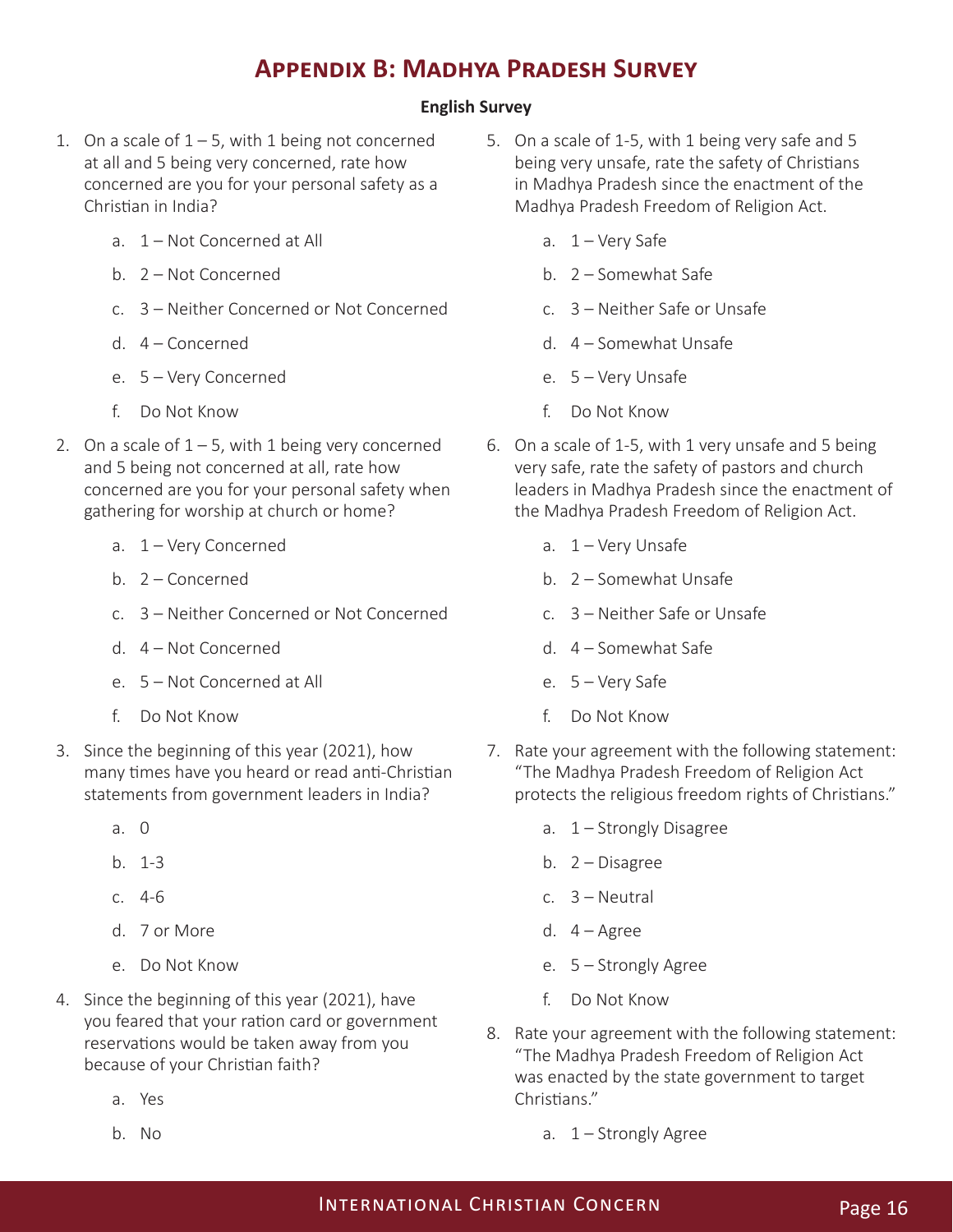|    |    | b. $2 - \text{Agree}$                                                                             |            |    | d. $4 - Disagree$        |
|----|----|---------------------------------------------------------------------------------------------------|------------|----|--------------------------|
|    |    | c. $3 - Neutral$                                                                                  |            |    | e. 5 - Strongly Disagree |
|    |    | d. $4 - Disagree$                                                                                 |            | f. | Do Not Know              |
|    |    | e. 5 - Strongly Disagree                                                                          | 11. Age    |    |                          |
|    | f. | Do Not Know                                                                                       |            | a. | 18-25                    |
| 9. |    | Rate your agreement with the following statement:                                                 |            |    | b. 26-35                 |
|    |    | "Since the enactment of the Madhya Pradesh<br>Freedom of Religion Act, radical Hindu nationalists |            |    | c. 36-50                 |
|    |    | have become more aggressive against Christians."                                                  |            |    | $d. 51+$                 |
|    |    | a. 1 - Strongly Disagree                                                                          |            |    | e. Prefer Not to Answer  |
|    |    | b. $2 - Disagree$                                                                                 | 12. Gender |    |                          |
|    |    | c. $3 - Neutral$                                                                                  |            |    | a. Male                  |
|    |    | d. $4 - \text{Agree}$                                                                             |            |    | b. Female                |
|    |    | e. 5 - Strongly Agree                                                                             |            |    | c. Prefer Not to Answer  |
|    | f. | Do Not Know                                                                                       |            |    | 13. Education Level      |
|    |    | 10. Rate your agreement with the following statement:                                             |            |    | a. Primary               |

- "The current government of India, led by Prime Minister Modi and the BJP, protects the religious freedom rights of Christians and other religious minorities."
	- a. 1 Strongly Agree
	- b.  $2 \text{Agree}$
	- c. 3 Neutral

## Page 17 **INDIA'S ANTI-CONVERSION LAWS | July 2021**

b. Secondary

d. University

e. Prefer Not to Answer

c. College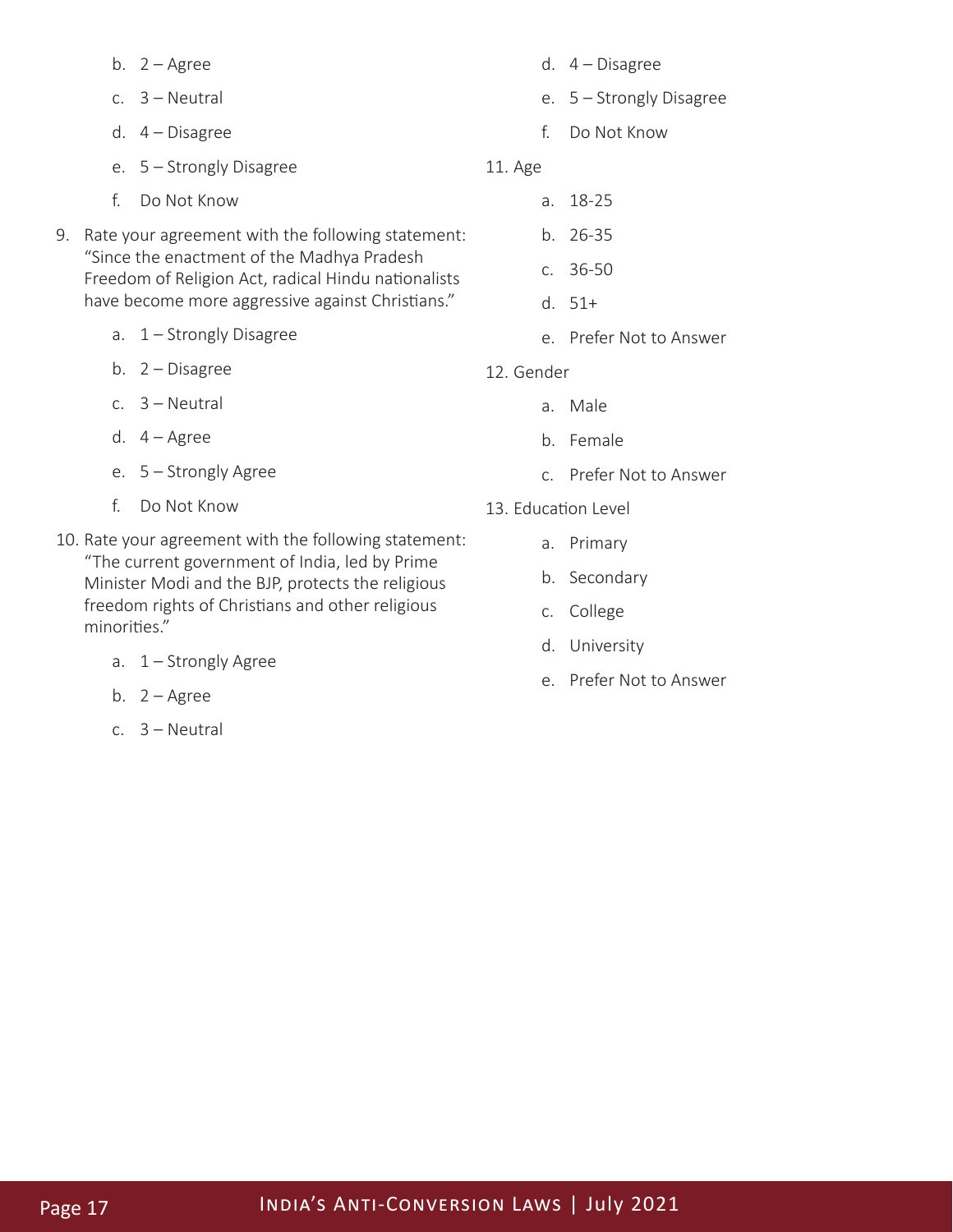#### मध्य प्रदेश सर्वेक्षण

- 1 1 से 5 के पैमाने पर, 1 का संबंध बिल्कूल नहीं है और 5 बहुत चिंतित हैं, आप भारत में एक इसाई के रूप में अपनी व्यक्तिगत सुरक्षा के लिए कितने चिंतित हैं?
	- ए. १ कोई चिंता नहीं बी.  $2 - \overline{a}$ तित नहीं
	- सी. 3 न तो कोई दिलचस्पी और न चिंता
	- डी. 4 चिंतित
	- <u>इ. 5 बहुत चिंतित</u>
	- एफ. पता नहीं है
- 2. 1से 5 के पैमाने पर, 1 का संबध बहुत चिंतित है और 5 का संबध बिल्कुल भी नहीं हैं, आंकलन करें कि चर्च या धर में आराधना के लिए एकत्रित होने पर आप अपनी व्यक्गित सुरक्षा के लिए कितने चिंतित हैं?
	- ए.  $1 \overline{q}$ हत चिंतित
	- बी.  $2 \overline{a}$ तित
	- सी. 3 न तो कोई दिलचस्पी और न चिंता
	- डी. 4 चिंतित नहीं
	- इ.  $5 -$  कोई चिंता नहीं
	- एफ. पता नहीं है
- 3. इस वर्ष (2021) की शुरूआत के बाद से, आपने भारत में सरकारी नेताओं से इसाई विरोधी बयान कितनी बार सूना या पढ़ा है?
	- $Q = Q$
	- बी. 1–3
	- सी. 4–6
	- डी. 7 या अधिक
	- इ. पता नहीं है
- 4. इस वर्ष (2021) की शुरूआत के बाद से, क्या आपको डर है कि आपके राशन कार्ड या सरकारी आरक्षण को आपके इसाई विश्वास के कारण आपसे छीन लिया जाएगा?
	- ए. हॉ
	- बी. नहीं
- 5. 1 से 5 के पैमाने पर, 1 बहुत सुरक्षित और 5 बहुत असुरक्षित होने के साथ, मध्य प्रदेश में र्धम की स्वतंत्रता अधिनियम के लागू होने के बाद से मध्य प्रदेश में इसाईयों की सुरक्षा दर। ए. 1 - बहुत सुरक्षित बी. 2 – कूछ हद तक सूरक्षित सी. 3 - न तो सुरक्षित और न ही असुरक्षित डी. 4 – कूछ हद तक असुरक्षित इ.  $5 -$  बहुत असूरक्षित एफ. पता नही है।
- 6. 1 से 5 के पैमाने पर, 1 बहुत असुरक्षित और 5 बहुत सुरक्षित होने के साथ, मध्य प्रदेश में धर्म के अधिनियम की स्वतंत्रता के बाद से मध्य प्रदेश में पास्टर और चर्च के अगुवो की सुरक्षा दर।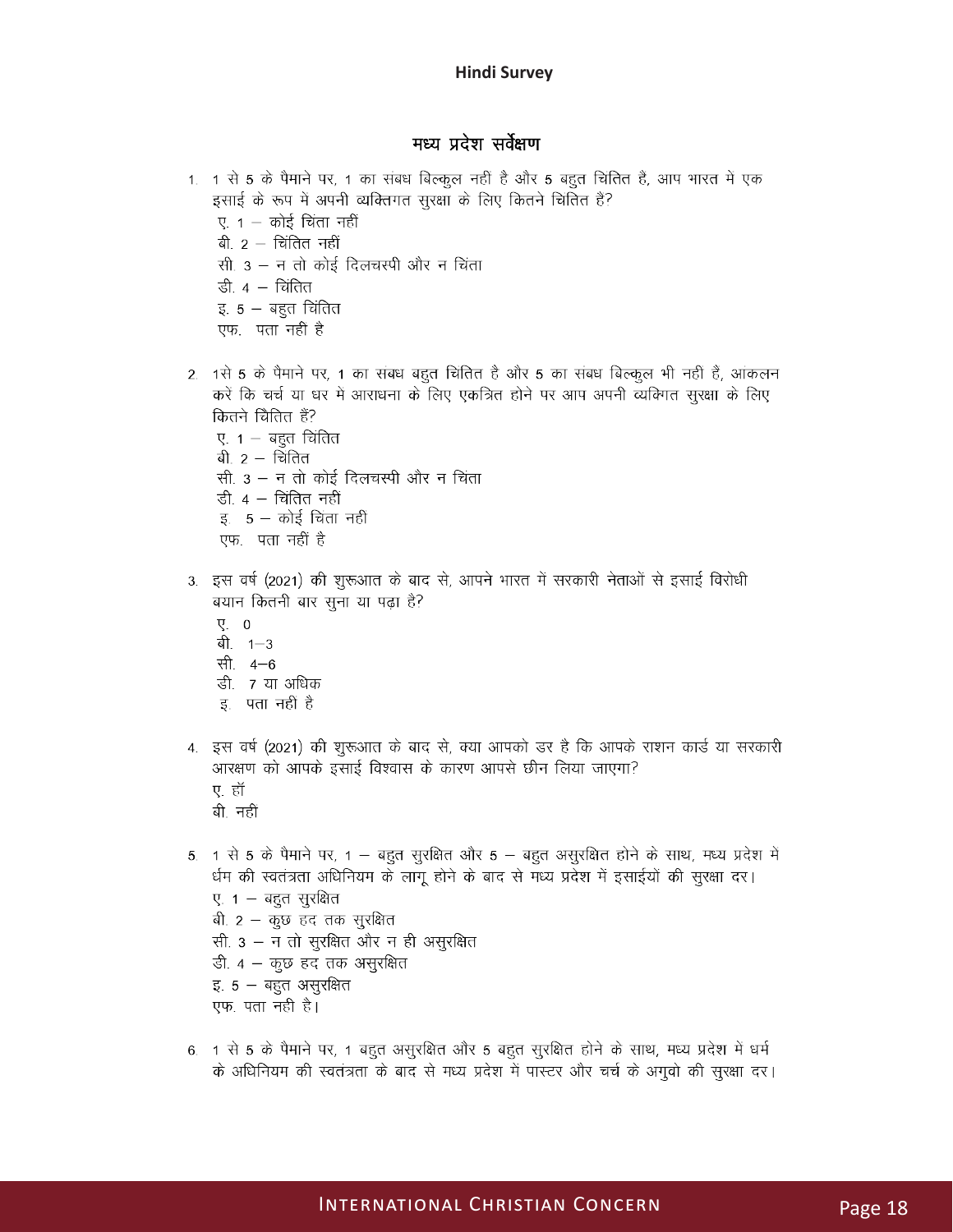ए. १ – बहुत असुरक्षित बी. 2 – कुछ हद तक असुरक्षित सी. 3 – न तो सुरक्षित और न ही असुरक्षित डी. 4 – कुछ हद तक सुरक्षित इ. 5 – बहुत सुरक्षित एफ. पता नही है।

- 7. अपने समझौते को निम्नलिखित कथन के साथ दर्ज करें: ''मध्य प्रदेश धर्म स्वतंत्रता अधिनियम इसाईयों के धार्मिक स्वतंत्रता अधिकारों की रक्षा करता है।'' ए. १ — दृढता से असहमत
	- बी. २ असहमत
	- सी 3 -निष्पक्ष
	- डी.  $4 \pi \bar{\pi}$ न
	- इ.  $5 \sqrt{2}$  सहमती
	- एफ. पता नहीं हैं
- 8. निम्नलिखित समझौते को रेट करें: '' इसाईयों को निशाना बनाने के लिए राज्य सरकार द्वारा मध्य प्रदेश धर्म स्वतंत्रता अधिनियम बनाया गया था।"
	- ए. १ दृढता से सहमत बी.  $2 - \pi \bar{\pi}$ न सी.  $3 - \overline{r}$ निष्पक्ष डी.  $4 - 31$ सहमत इ. 5 - पूर्ण रुप से असहमत एफ. पता नहीं हैं
- 9. अपने समझौते को निम्नलिखत कथन के साथ दर्ज करें: ''मध्य प्रदेश र्धम स्वतंत्रता अधिनियम के लागू होने के बाद से कइरपंथी हिंदू राष्ट्रवादी इसाईयों के खिलाफ अधिक आक्रामक हो गए हैं ।"
	- ए. 1 दृढता से असहमत बी. २ — असहमत सी  $3 - \overline{)}$ निष्पक्ष डी.  $4 - \pi \bar{\pi}$ न इ.  $5 - y$ र्ण सहमति एफ. पता नहीं हैं
- 10. अपने समझौते को निम्नलिखत कथन के साथ दर्ज करें: ''प्रधान मंत्री मोदी और भाजपा के नेतृत्व वाली भारत की वर्तमान सरकार, इसाईयों और अन्य धार्मिक अल्पसंख्यकों के धार्मिक स्वतंत्रता अधिकारों की रक्षा करती है।"
	- ए. १ दृढता से सहमत बी. २ – सहमत सी  $3 - \overline{)}$ निष्पक्ष
	- डी.  $4 3$ सहमत
	- इ.  $5 y\psi$  असहमत एफ. पता नहीं हैं
-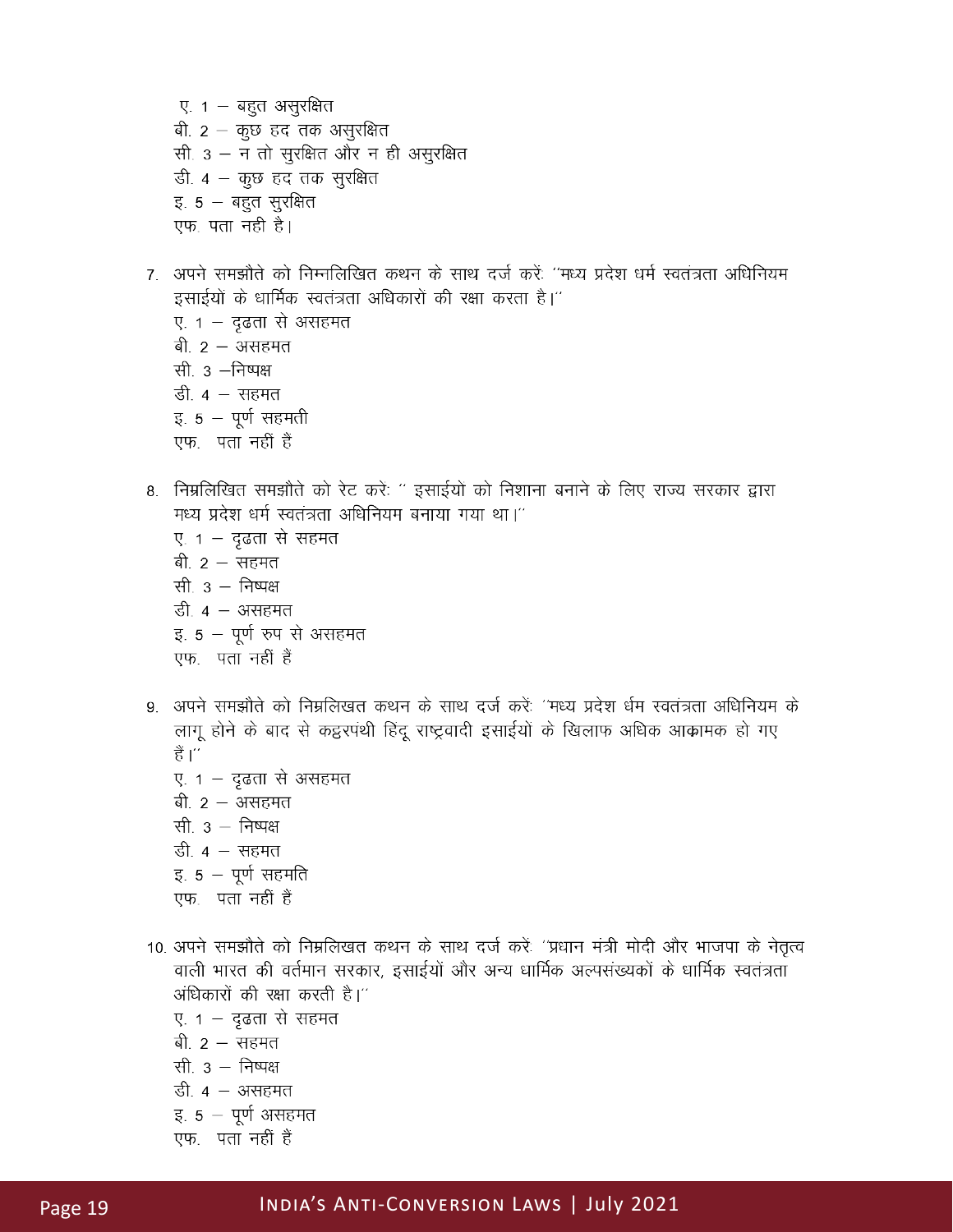11. आयु  $\P$ . 18 - 25 बी. 26 - 35 सी.  $36 - 50$ डी. 51+ इ. जवाब देना पसंद नहीं

#### 12. लिग

- ए. पुरुष
- बी. महिला
- सी जवाब देना पसंद नहीं
- 13. शिक्षा स्तर
	- ए. प्राथमिक
	- बी. माध्यमिक
	- सी. महाविद्यालय
	- डी. विश्वविद्यालय
	- इ. जवाब देना पसंद नहीं